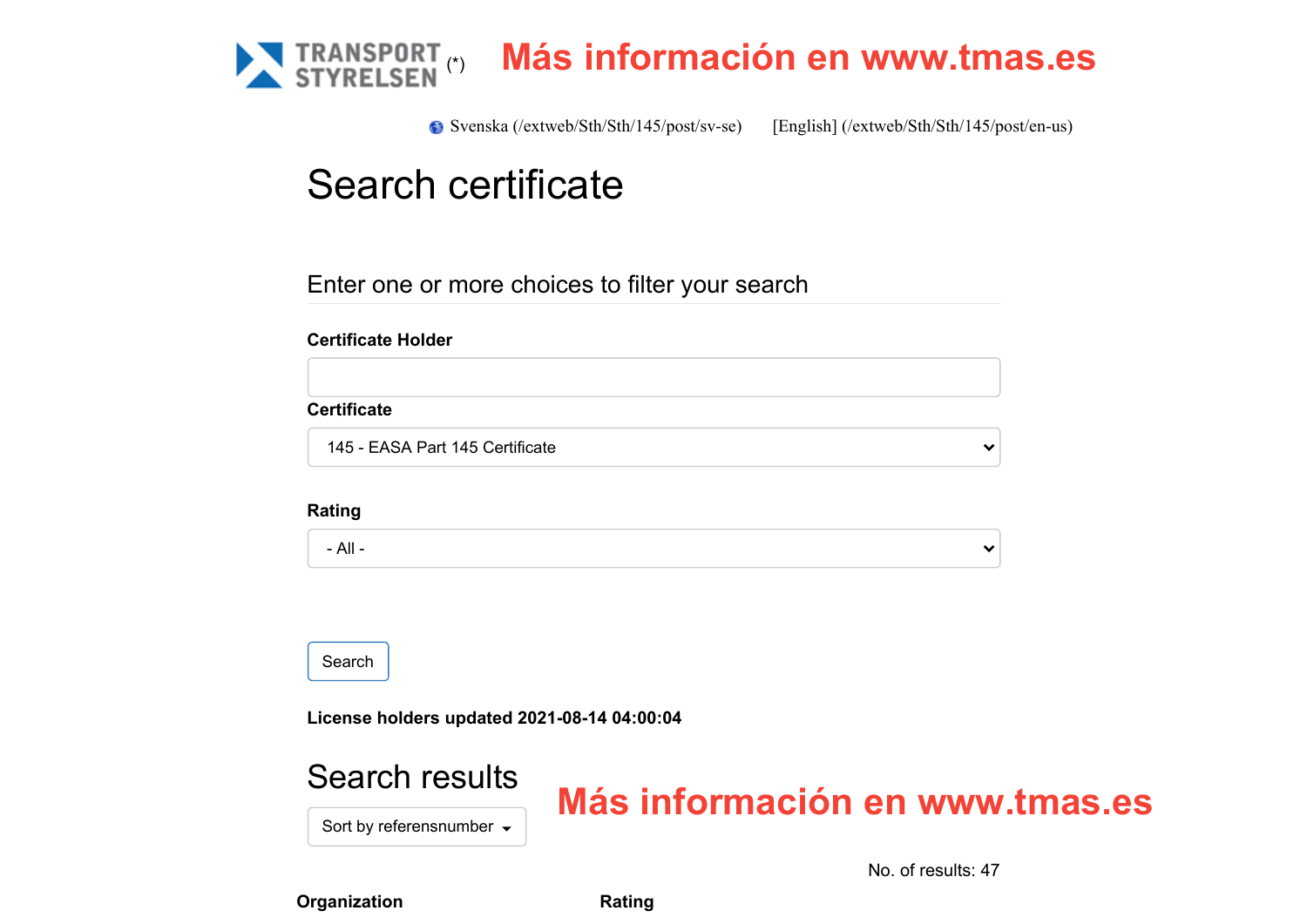| SE.145.0002<br><b>SAAB AB</b><br>Malmslätt/Arboga<br>Building 19<br>Nobymalmsvägen 1<br>586 63 Linköping<br>Fax: +46 (0)13-29 78 73<br>Phone: +46 (0)13-23 19 50                                                | • C - Components other than complete Engines or<br>APU's<br>• C1 - Air Cond & Press<br>• C2 - Auto Flight<br>• C3 - Comms and Nav<br>• C5 - Electrical Power & Lights<br>$\cdot$ C6 - Equipment<br>• C7 - Engine-APU<br>• C8 - Flight Controls<br>$\cdot$ C9 - Fuel<br>• C10 - Helicopter-Rotors<br>• C11 - Helicopter-Trans<br>• C12 - Hydraulic Power<br>• C13 - Indicating/Recording Systems<br>• C14 - Landing Gear<br>$\cdot$ C15 - Oxygen<br>• C16 - Propellers<br>• C18 - Protection ice/rain/fire<br>• C20 - Structure |
|-----------------------------------------------------------------------------------------------------------------------------------------------------------------------------------------------------------------|--------------------------------------------------------------------------------------------------------------------------------------------------------------------------------------------------------------------------------------------------------------------------------------------------------------------------------------------------------------------------------------------------------------------------------------------------------------------------------------------------------------------------------|
| SE.145.0005<br><b>GKN Aerospace Sweden AB</b><br>Flygmotorvägen 1<br>461 38 Trollhättan<br>Email: gaes@gknaerospace.com<br>(mailto:gaes@gknaerospace.com)<br>Fax: +46 (0)520-985 58<br>Phone: +46 (0)520-940 00 | • C - Components other than complete Engines or<br>APU's<br>• C7 - Engine-APU                                                                                                                                                                                                                                                                                                                                                                                                                                                  |
| SE.145.0007<br>Force Kiwa Aerospace Testing AB<br>Box 7178<br>170 07 Solna                                                                                                                                      | • D - Specialised services<br>• D1 - Non Destructive Testing<br>• Eddy Current<br>• Leak testing<br>• Magnetic Particle<br>• Penetrant<br>• Radiographic testing<br>• Thermography<br>• Ultrasonic                                                                                                                                                                                                                                                                                                                             |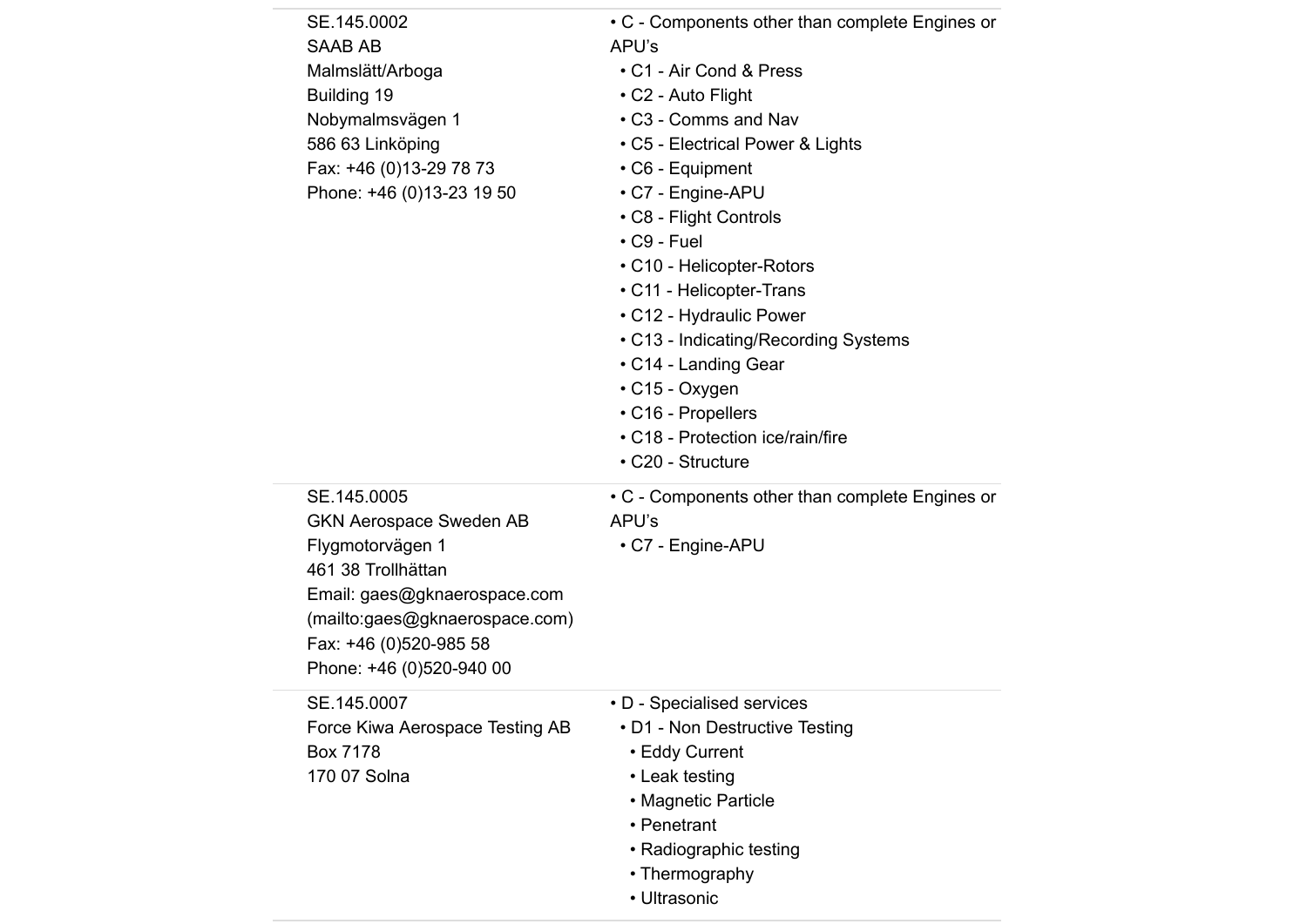SE.145.0011 West Atlantic Sweden AB Hangarvägen 4 233 71 MALMÖ-STURUP Email: operations@westatlantic.eu [\(mailto:operations@westatlantic.eu\)](mailto:operations@westatlantic.eu) Phone: +46 (0)10 452 95 00 [Web: www.westatlantic.eu](https://sthav.transportstyrelsen.se/extweb/Sth/Sth/145/post/www.westatlantic.eu)

(www.westatlantic.eu)

- A Aircraft
- A1 Complex motor-powered aircraft
- ATP
- ATR 42-200/300 Series
- ATR 42-400/500/72-212A
- ATR 72-100/200 Series
- Boeing 737-300/400/500
- Boeing 737-600/700/800/900
- Bombardier CL-600-2B19
- B Engines
- B1 Turbine
- CFM56 series
- Pratt & Whitney PW100 series
- C Components other than complete Engines or
- APU's
- C1 Air Cond & Press
- C2 Auto Flight
- C3 Comms and Nav
- C5 Electrical Power & Lights
- C6 Equipment
- C7 Engine-APU
- C8 Flight Controls
- C9 Fuel
- C13 Indicating/Recording Systems
- C14 Landing Gear
- C16 Propellers
- C18 Protection ice/rain/fire
- C20 Structure

SE.145.0017 SAAB AB Nyköping Box 321 611 27 Fax: +46 (0)155-26 72 52 Phone: +46 (0)155-771 00

## • A - Aircraft

- A1 Complex motor-powered aircraft
- Air Tractor AT-800 Series
- Beech 90 Series
- Bombardier DHC-8-100/200/300
- Learjet 35/36
- Mitsubishi MU-2B
- Beech 200 Series
- A3 Helicopters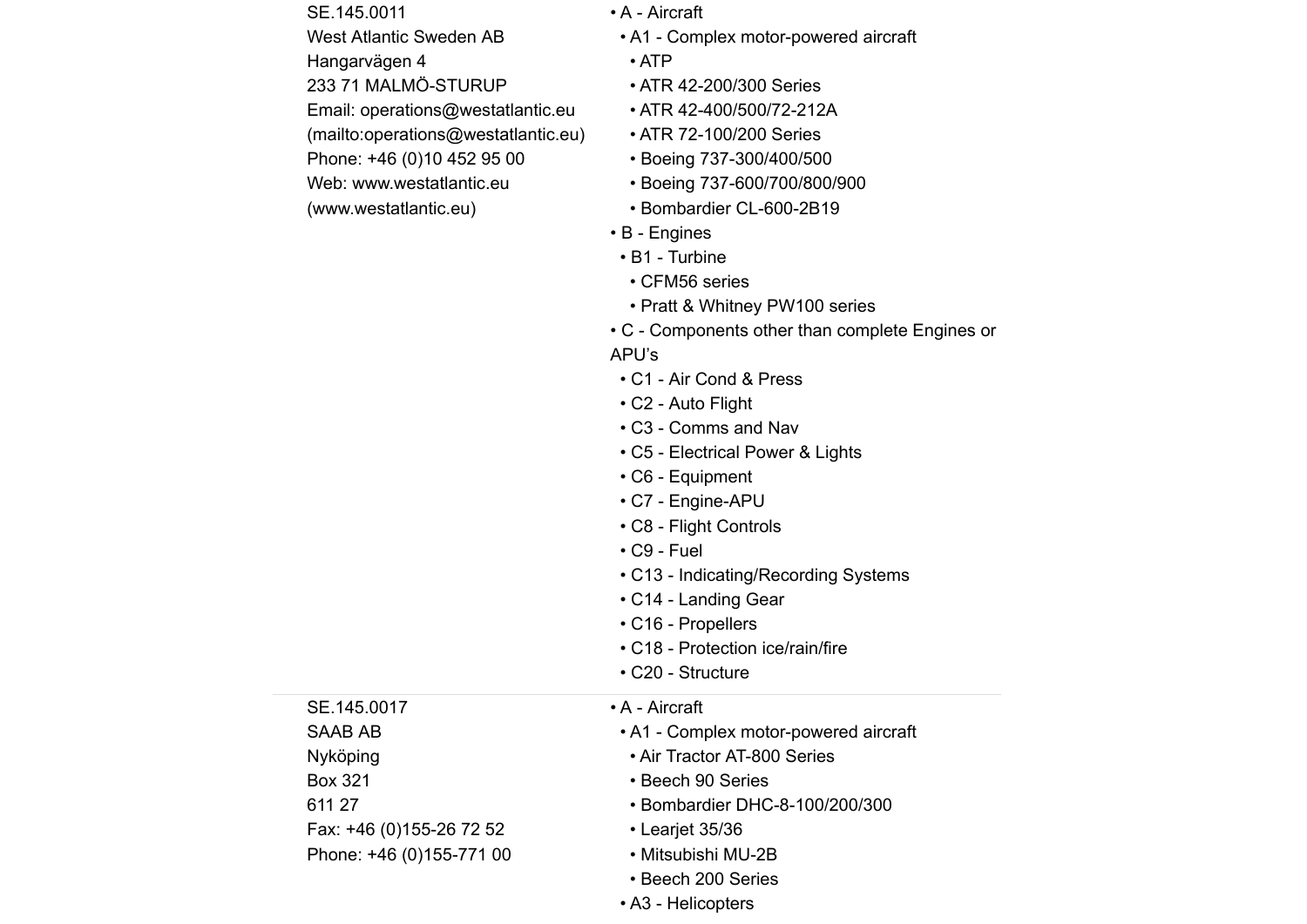- Agusta AB139 / AW139
- AW 169
- Bell 429
- Eurocopter AS 365 N3
- Eurocopter EC 135
- Eurocopter MBB-BK 117 C2
- Eurocopter MBB-BK 117 D2
- Eurocopter SA 365 N/N1, AS 365 N2
- Sikorsky S-92A
- B Engines
	- B1 Turbine
	- Honeywell TFE 731 series
	- Honeywell TPE-331 series
	- Pratt & Whitney PT6 series
- C Components other than complete Engines or
- APU's
- C2 Auto Flight
- C3 Comms and Nav
- C5 Electrical Power & Lights
- C6 Equipment
- C7 Engine-APU
- C12 Hydraulic Power
- C13 Indicating/Recording Systems
- C14 Landing Gear
- C16 Propellers
- C18 Protection ice/rain/fire
- C20 Structure
- D Specialised services
- D1 Non Destructive Testing

• C - Components other than complete Engines or

- Dye Penetrant
- Eddy Current
- Magnetic Particle

SE.145.0029 Telair International AB Porfyrvägen 14 224 78 Lund

APU's • C6 - Equipment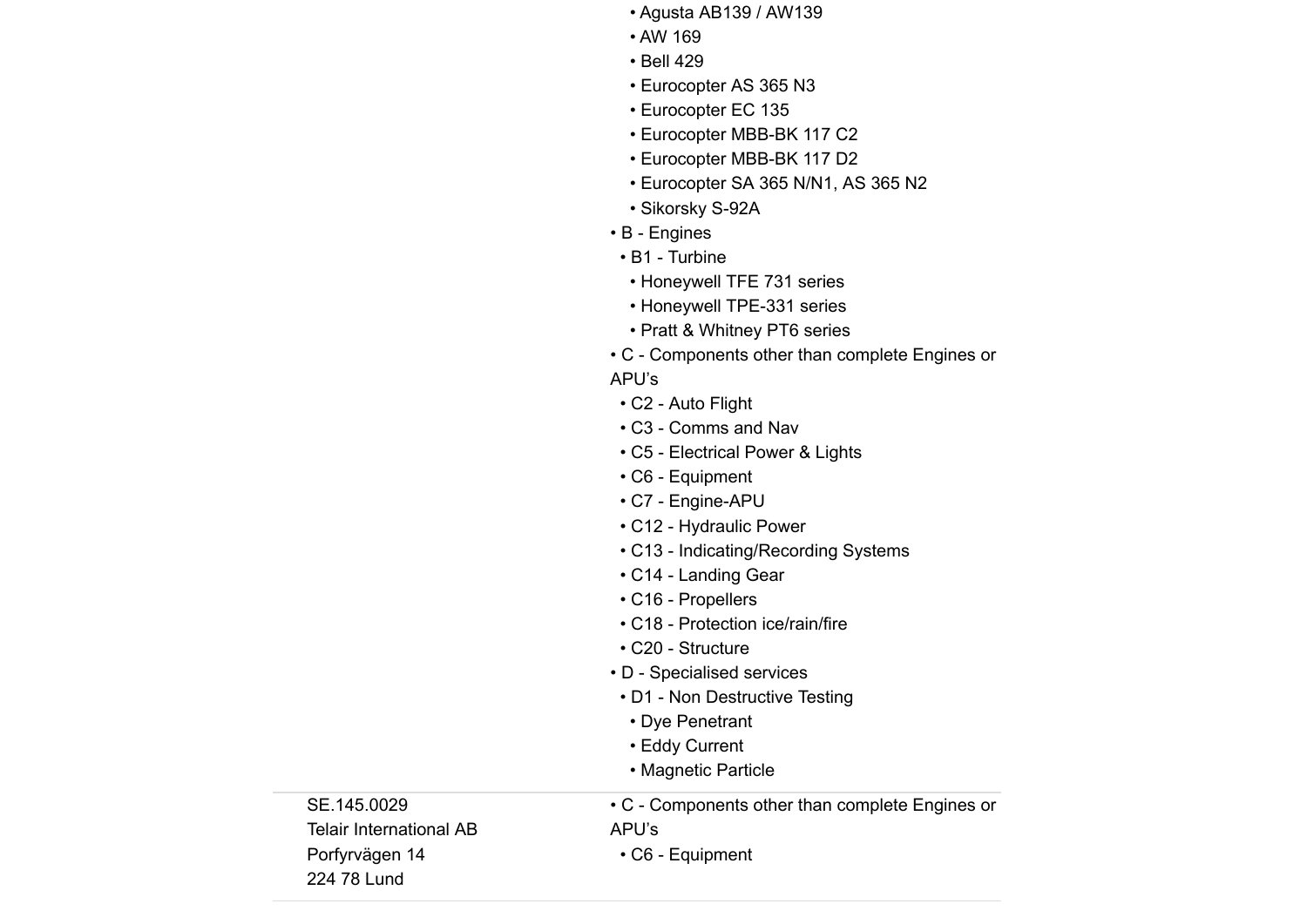SE.145.0030 Kallax Flyg AB Vargbackenvägen 1 942 94 Sikfors Phone: +46 (0) 911 620 85

SE.145.0033

Hangarvägen 6A 438 70 Landvetter

AB

European Maintenance Service

- A Aircraft
- A2 Non-complex motor-powered aircraft
- Group 3 Metal tubing fabric
- A3 Helicopters
- Eurocopter AS 350
- Eurocopter EC 120
- Eurocopter EC 130
- Group 2c Piston helicopter
- B Engines
- B1 Turbine
- Turbomeca Arriel 1 series
- Turbomeca Arriel 2 series
- Turbomeca Arrius 2 series
- C Components other than complete Engines or
- APU's
- C4 Doors-Hatches
- C5 Electrical Power & Lights
- C6 Equipment
- C7 Engine-APU
- C9 Fuel
- C10 Helicopter-Rotors
- C11 Helicopter-Trans
- C12 Hydraulic Power
- C13 Indicating/Recording Systems
- C14 Landing Gear
- C18 Protection ice/rain/fire
- C19 Windows
- C20 Structure

## • A - Aircraft

- A1 Complex motor-powered aircraft
	- Airbus A318/A319/A320/A321
	- ATR 42-200/300 Series
	- ATR 42-400/500/72-212A
	- ATR 72-100/200 Series
	- BAe 125 Series 750/800XP/850XP/900XP
	- Boeing 737-600/700/800/900
	- Bombardier BD-100-1A10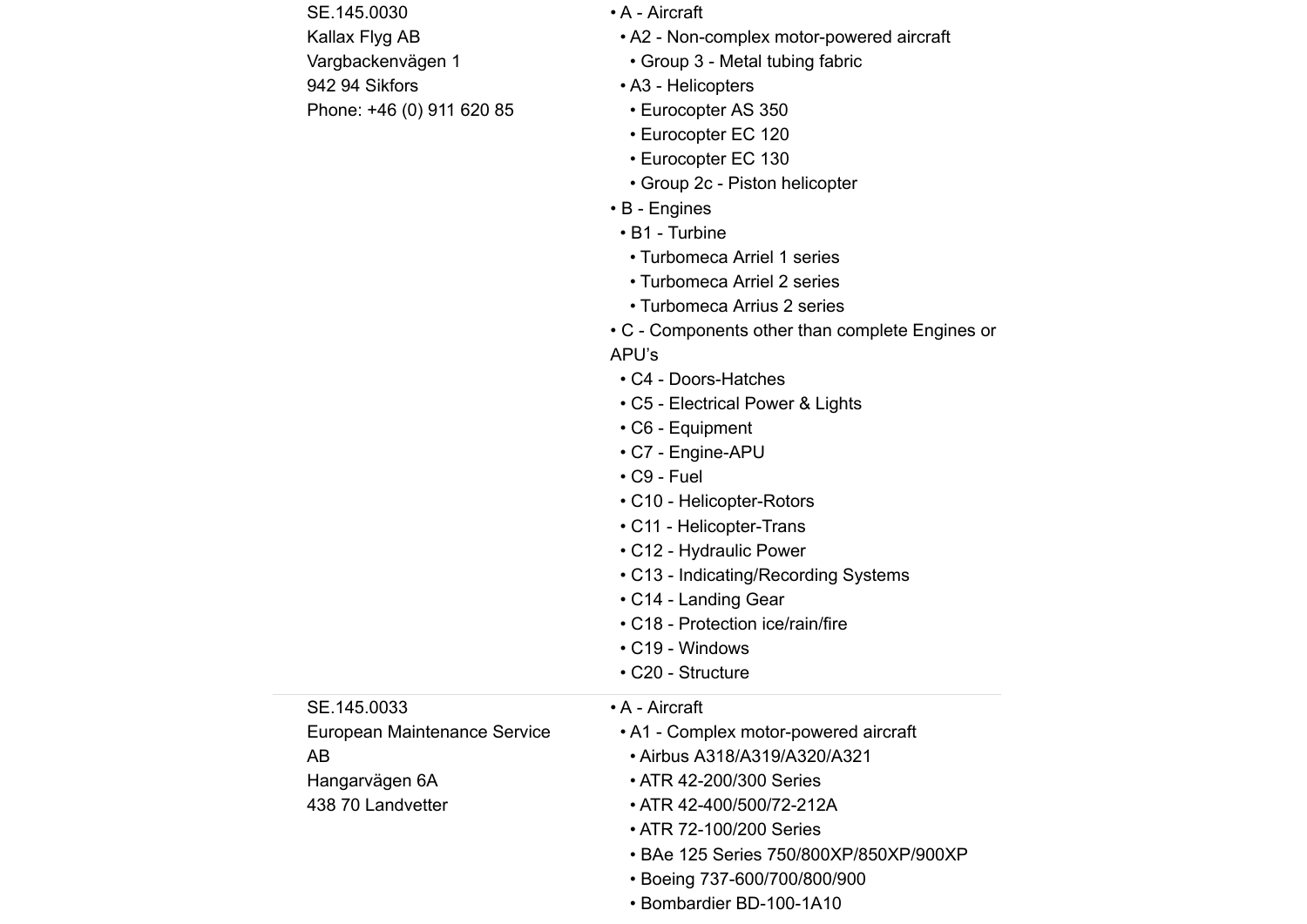|                           | • Cessna 500/550/560                            |
|---------------------------|-------------------------------------------------|
|                           | • Cessna 501/551                                |
|                           | • Cessna 525/525A/525B                          |
|                           | • Cessna 550/560                                |
|                           | • Cessna 560XL/XLS                              |
|                           | • Cessna 680                                    |
|                           | • Embraer ERJ-170 Series                        |
|                           | • Embraer ERJ-190 Series                        |
|                           | • Pilatus PC-24                                 |
|                           | • A2 - Non-complex motor-powered aircraft       |
|                           | • Pilatus PC-12                                 |
|                           | • Cessna 208 Series                             |
|                           | • PAC 750XL                                     |
|                           | • C - Components other than complete Engines or |
|                           | APU's                                           |
|                           | • C5 - Electrical Power & Lights                |
|                           | • C14 - Landing Gear                            |
|                           | $\cdot$ C15 - Oxygen                            |
| SE.145.0035               | • A - Aircraft                                  |
| Fiskflyg AB               | • A3 - Helicopters                              |
| Strömgatan 43             | • Agusta AB206 / Bell 206                       |
| 982 60 Porjus             | • Eurocopter AS 350                             |
| Phone: 0973-102 45        | • Eurocopter EC 120                             |
| SE.145.0038               | • A - Aircraft                                  |
| Walthers Flygservice AB   | • A2 - Non-complex motor-powered aircraft       |
| Box 4093                  | • Group 3 - Metal structure                     |
| 904 03 Umeå               | • A3 - Helicopters                              |
| Fax: +46 (0)90-18 98 40   | • Agusta AB206 / Bell 206                       |
| Phone: +46 (0)90-18 98 50 | • Bell 407                                      |
|                           | • Eurocopter AS 350                             |
|                           | • Eurocopter EC 120                             |
|                           | • Eurocopter SA 316 B/SA 316 C                  |
|                           | • Group 2c - Piston helicopter                  |
|                           | • MD Helicopters 369 Series / SEI NH-500D       |
|                           | • C - Components other than complete Engines or |

APU's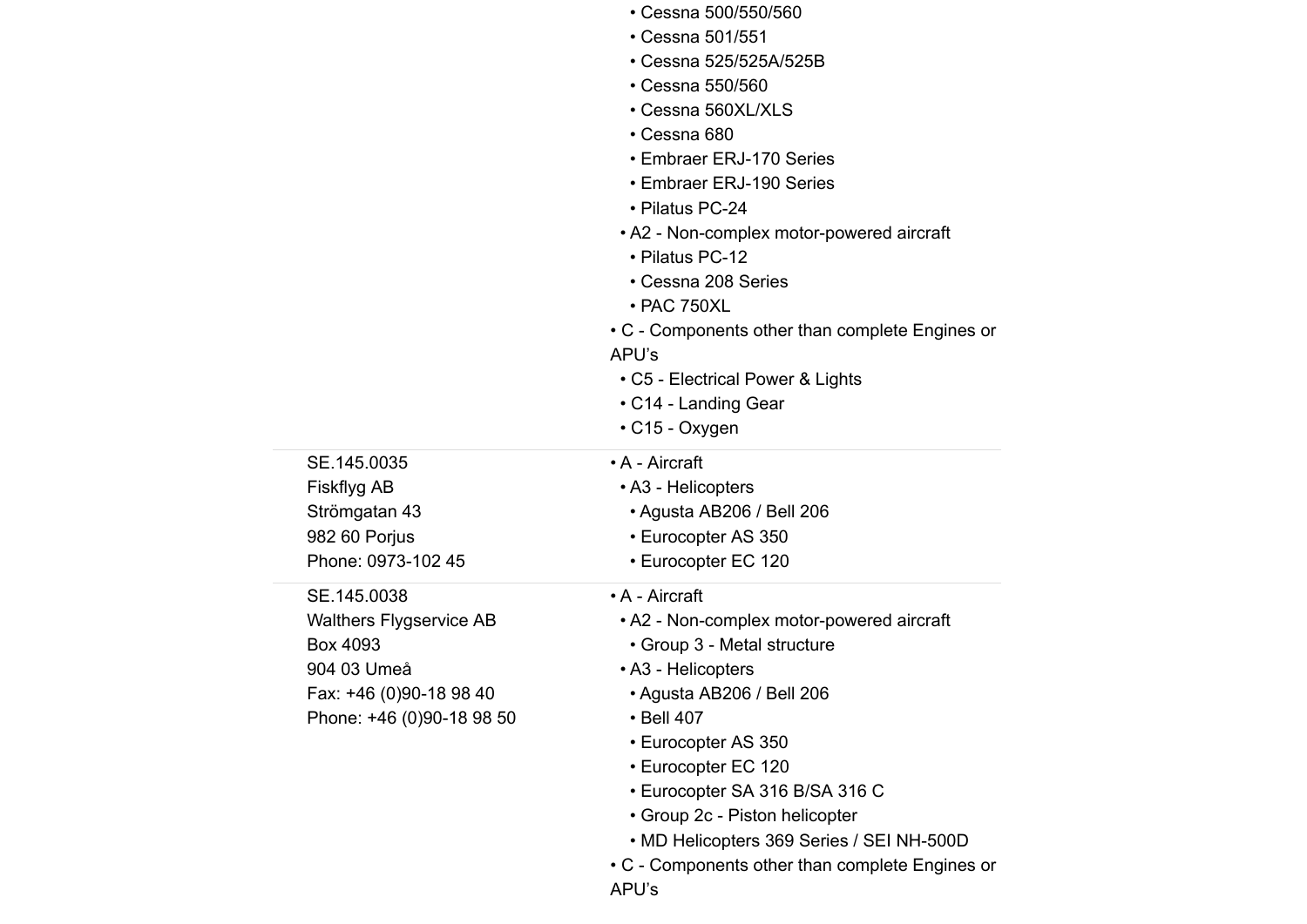| SE.145.0043<br><b>CTT Systems AB</b><br><b>Box 1042</b><br>611 29 Nyköping                                                                     | • C5 - Electrical Power & Lights<br>• C10 - Helicopter-Rotors<br>• C11 - Helicopter-Trans<br>• C13 - Indicating/Recording Systems<br>• C - Components other than complete Engines or<br>APU's<br>• C6 - Equipment                                                                                                                                                                                                                                                                                                                                                                                                                                                                           |
|------------------------------------------------------------------------------------------------------------------------------------------------|---------------------------------------------------------------------------------------------------------------------------------------------------------------------------------------------------------------------------------------------------------------------------------------------------------------------------------------------------------------------------------------------------------------------------------------------------------------------------------------------------------------------------------------------------------------------------------------------------------------------------------------------------------------------------------------------|
| SE.145.0045<br>Bromma Air Maintenance AB<br>Hangar 4 Bromma Airport<br>168 67 Bromma<br>Fax: +46 (0)8-566 190 90<br>Phone: +46 (0)8-566 190 00 | • A - Aircraft<br>• A1 - Complex motor-powered aircraft<br>• Beech 1900<br>• Beech 300 Series<br>• Beech 90 Series<br>• Cessna 500/550/560<br>• Cessna 525/525A/525B<br>• Cessna 560XL/XLS<br>• Dornier 228<br>• Falcon 7X<br>• Falcon 900EX EASy<br>• Jetstream 31/32<br>• Learjet 45<br>• Beech 200 Series<br>• Beech 99/100 Series<br>• A2 - Non-complex motor-powered aircraft<br>• Cessna 206<br>• Cessna 208 Series<br>• Group 3 - Metal structure<br>• A3 - Helicopters<br>· Agusta AB206 / Bell 206<br>• Eurocopter AS 350<br>• Eurocopter AS 355<br>• Eurocopter EC 120<br>• Group 2c - Piston helicopter<br>$\cdot$ B - Engines<br>• B1 - Turbine<br>• Pratt & Whitney PT6 series |
|                                                                                                                                                |                                                                                                                                                                                                                                                                                                                                                                                                                                                                                                                                                                                                                                                                                             |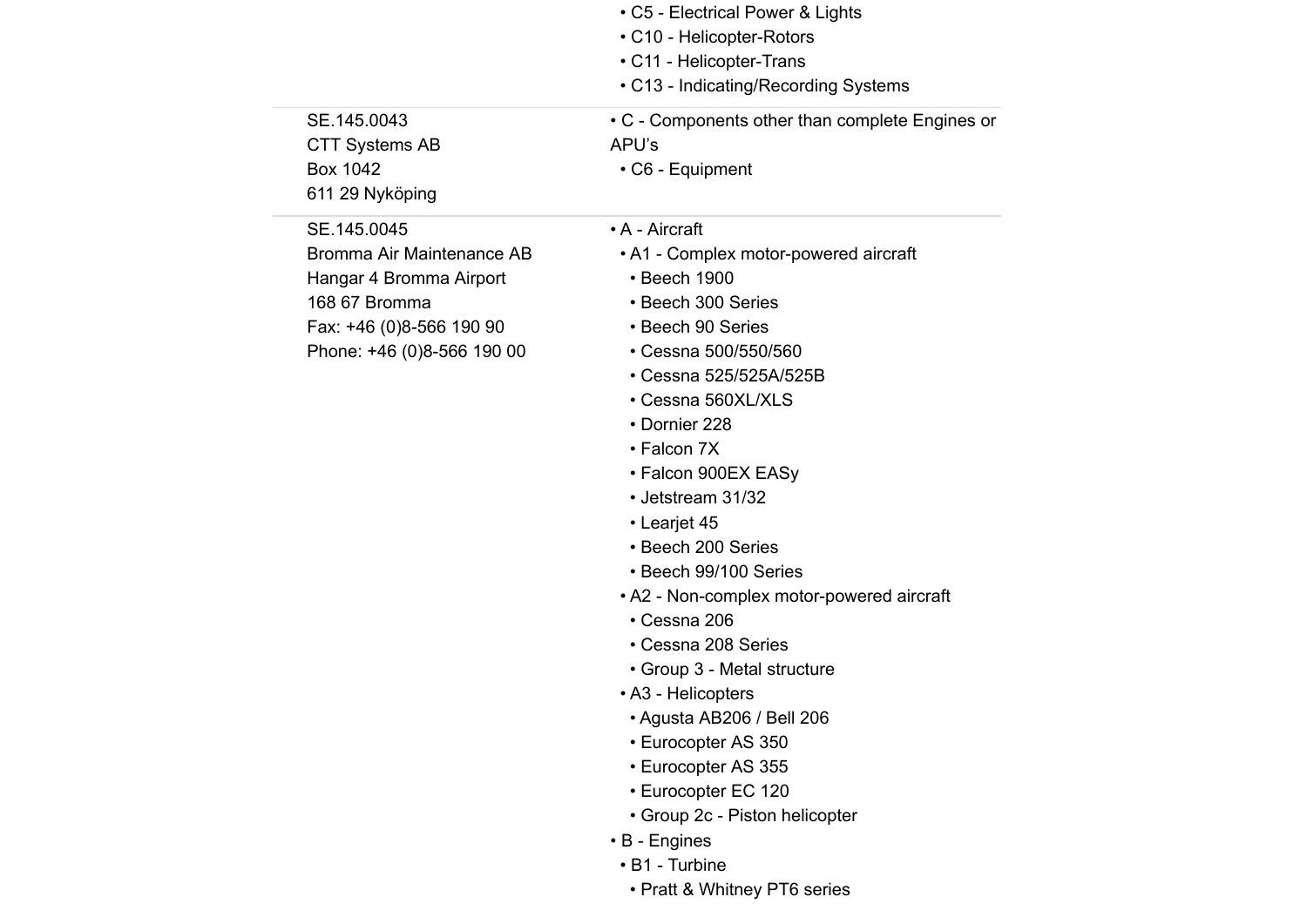|                              | • C - Components other than complete Engines or<br>APU's<br>• C5 - Electrical Power & Lights<br>• C6 - Equipment<br>• C7 - Engine-APU<br>• C8 - Flight Controls<br>• C14 - Landing Gear<br>• C20 - Structure<br>• D - Specialised services<br>• D1 - Non Destructive Testing<br>• Dye Penetrant<br>• Eddy Current<br>• Magnetic Particle |
|------------------------------|------------------------------------------------------------------------------------------------------------------------------------------------------------------------------------------------------------------------------------------------------------------------------------------------------------------------------------------|
| SE.145.0048                  | • A - Aircraft                                                                                                                                                                                                                                                                                                                           |
| <b>SAAB AB</b>               | • A1 - Complex motor-powered aircraft<br>• Bombardier BD-700 Series                                                                                                                                                                                                                                                                      |
| Linköping<br>58188           | • Gulfstream GV-SP                                                                                                                                                                                                                                                                                                                       |
| Phone: +46 (0)13-18 18 20 00 | • Saab (SF) 340                                                                                                                                                                                                                                                                                                                          |
|                              | • Saab 2000                                                                                                                                                                                                                                                                                                                              |
|                              | $\cdot$ B - Engines                                                                                                                                                                                                                                                                                                                      |
|                              | • B1 - Turbine                                                                                                                                                                                                                                                                                                                           |
|                              | • General Electric CT7 series                                                                                                                                                                                                                                                                                                            |
|                              | • Rolls-Royce Deutschland BR700-710 Series                                                                                                                                                                                                                                                                                               |
|                              | engines                                                                                                                                                                                                                                                                                                                                  |
|                              | • RR Corp AE2100                                                                                                                                                                                                                                                                                                                         |
|                              | • C - Components other than complete Engines or                                                                                                                                                                                                                                                                                          |
|                              | APU's                                                                                                                                                                                                                                                                                                                                    |
|                              | • C1 - Air Cond & Press                                                                                                                                                                                                                                                                                                                  |
|                              | • C3 - Comms and Nav                                                                                                                                                                                                                                                                                                                     |
|                              | • C4 - Doors-Hatches                                                                                                                                                                                                                                                                                                                     |
|                              | • C5 - Electrical Power & Lights                                                                                                                                                                                                                                                                                                         |
|                              | • C6 - Equipment                                                                                                                                                                                                                                                                                                                         |
|                              | • C7 - Engine-APU                                                                                                                                                                                                                                                                                                                        |
|                              | • C8 - Flight Controls                                                                                                                                                                                                                                                                                                                   |
|                              | • C12 - Hydraulic Power                                                                                                                                                                                                                                                                                                                  |
|                              | • C14 - Landing Gear                                                                                                                                                                                                                                                                                                                     |
|                              | • C17 - Pneumatic & Vacuum                                                                                                                                                                                                                                                                                                               |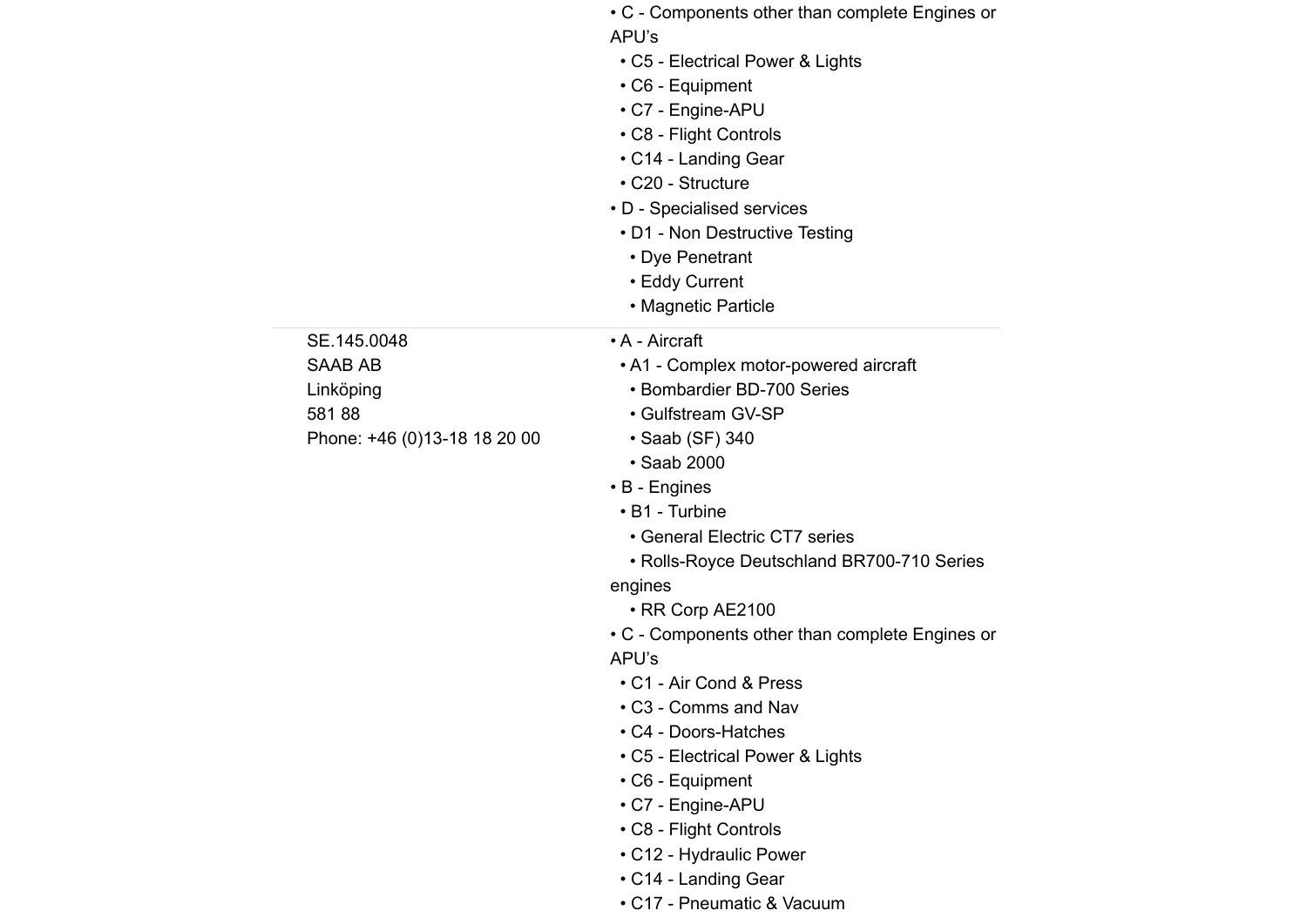| • C18 - Protection ice/rain/fire |  |
|----------------------------------|--|
|----------------------------------|--|

• C20 - Structure

| SE.145.0052                                  | • A - Aircraft                                  |
|----------------------------------------------|-------------------------------------------------|
| Täby Airmaintenance AB                       | • A1 - Complex motor-powered aircraft           |
| Örebro Flygplats                             | • ATR 42-400/500/72-212A                        |
| 705 94 Örebro                                | • Saab (SF) 340                                 |
| Fax: +46 (0)19-24 11 15                      | • Saab 2000                                     |
| Phone: +46 (0)19-24 10 88                    | • A2 - Non-complex motor-powered aircraft       |
| Email: par@tam.se                            | • Group 3 - Composite structure                 |
| (mailto:par@tam.se)                          | • Group 3 - Metal structure                     |
|                                              | • Group 3 - Metal structure (pressurised)       |
|                                              | • B - Engines                                   |
|                                              | • B1 - Turbine                                  |
|                                              | • General Electric CT7 series                   |
|                                              | • RR Corp AE2100                                |
|                                              | • C - Components other than complete Engines or |
|                                              | APU's                                           |
|                                              | • C1 - Air Cond & Press                         |
|                                              | • C5 - Electrical Power & Lights                |
|                                              | • C6 - Equipment                                |
|                                              | • C7 - Engine-APU                               |
|                                              | • C14 - Landing Gear                            |
|                                              | • C16 - Propellers                              |
|                                              | • C20 - Structure                               |
| SE.145.0056                                  | • A - Aircraft                                  |
| Roslagens Helikopterflyg AB                  | • A3 - Helicopters                              |
| Sikvägen                                     | • Agusta AB206 / Bell 206                       |
| 761 41 Norrtälje                             | • Bell 407                                      |
| Fax: +46 (0) 176 100 95                      | • Bell 505                                      |
| Phone: +46 (0) 176 184 66                    | • Enstrom 480                                   |
| Email:                                       | • Group 2c - Piston helicopter                  |
| info@roslagenshelikopterflyg.se              | • C - Components other than complete Engines or |
| (mailto:info@roslagenshelikopterflyg.seAPU's |                                                 |
|                                              | • C5 - Electrical Power & Lights                |
|                                              | • C6 - Equipment                                |
|                                              | • C13 - Indicating/Recording Systems            |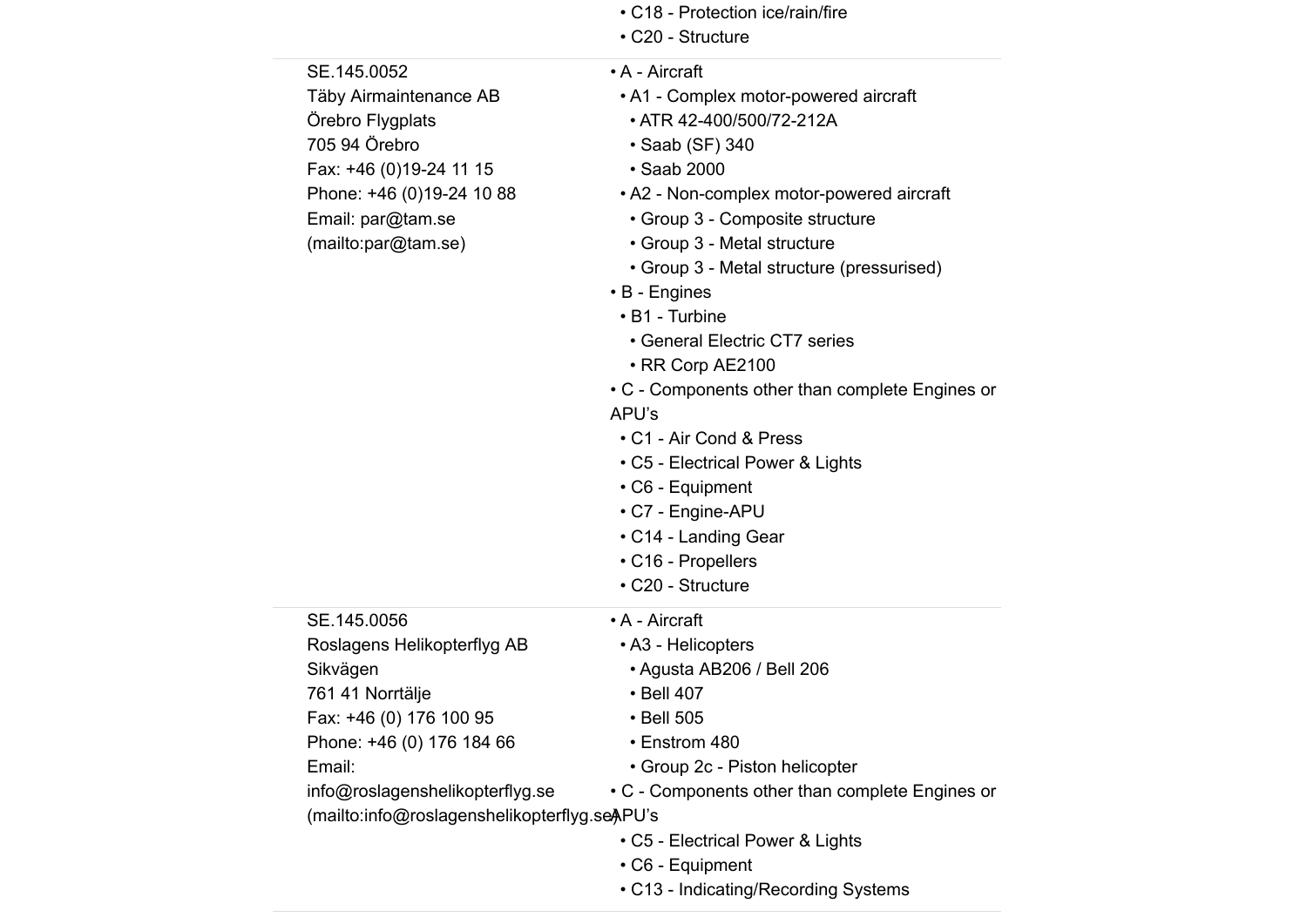SE.145.0059 Patria Helicopters AB Box 116 190 46 Stockholm-Arlanda Fax: +46 (0)8-593 787 95 Phone: +46 (0)8-593 787 00

- A Aircraft
- A3 Helicopters
- Agusta A109 Series
- Agusta AB139 / AW139
- Agusta AB206 / Bell 206
- AW 169
- Bell 212 / Agusta AB212
- Bell 407
- Bell 412 / Agusta AB412
- Bell 429
- Eurocopter AS 350
- Eurocopter EC 130
- Eurocopter EC 135
- Eurocopter MBB-BK 117 D2
- Sikorsky S-76
- C Components other than complete Engines or
- APU's
- C4 Doors-Hatches
- C5 Electrical Power & Lights
- C6 Equipment
- C7 Engine-APU
- C8 Flight Controls
- C10 Helicopter-Rotors
- C11 Helicopter-Trans
- C14 Landing Gear
- C19 Windows
- C20 Structure
- D Specialised services
- D1 Non Destructive Testing
- Dye Penetrant
- Eddy Current
- Magnetic Particle

SE.145.0064 Wermlandsflyg AB Bergebyvägen 49B 685 93 Torsby Phone: +46 (0) 560 126 01

- A Aircraft
- A1 Complex motor-powered aircraft
- Twin Commander 680/681/690/695 Series
- A2 Non-complex motor-powered aircraft
- Group 3 Composite structure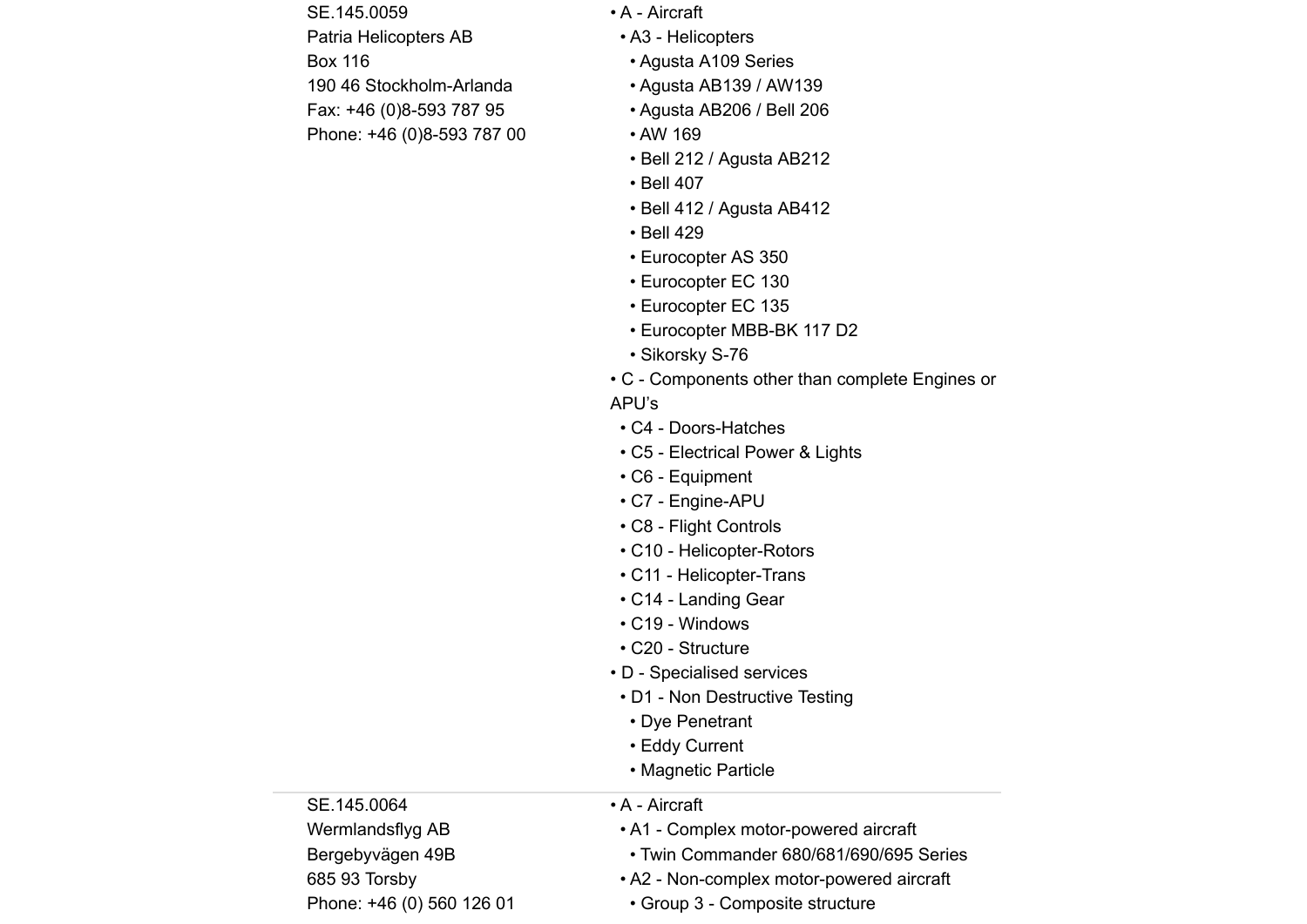|                                                                                                                                                                                                                | • Group 3 - Metal structure<br>• Group 3 - Metal tubing fabric<br>• A3 - Helicopters<br>• Group 2c - Piston helicopter<br>• C - Components other than complete Engines or<br>APU's<br>• C3 - Comms and Nav<br>• C7 - Engine-APU<br>• C13 - Indicating/Recording Systems<br>• C14 - Landing Gear |
|----------------------------------------------------------------------------------------------------------------------------------------------------------------------------------------------------------------|-------------------------------------------------------------------------------------------------------------------------------------------------------------------------------------------------------------------------------------------------------------------------------------------------|
| SE.145.0069<br><b>Curtiss-Wright Surface</b><br><b>Technologies AB</b><br>Åsby Industriområde<br>732 47 Arboga<br>Fax: +46 (0)589-825 01<br>Phone: +46 (0)589-816 64                                           | • C - Components other than complete Engines or<br>APU's<br>• C - C1 to C20 - Shot Peening<br>• D - Specialised services<br>• D1 - Non Destructive Testing<br>• Dye Penetrant<br>• Magnetic Particle                                                                                            |
| SE.145.0073<br>Svenskt Industriflyg AB<br>Hangar 7 Bromma Flygplats<br>168 67 Bromma<br>Email: ops@industriflyg.com<br>(mailto:ops@industriflyg.com)<br>Phone: +46 (0) 8 564 850 90<br>Fax: +46 (0) 8 28 71 36 | • A - Aircraft<br>• A1 - Complex motor-powered aircraft<br>• Bombardier BD-100-1A10<br>• Bombardier BD-700 Series<br>• Falcon 7X                                                                                                                                                                |
| SE.145.0087<br>Airsafe Sweden AB<br><b>Box 834</b><br>194 28 Upplands Väsby<br>Fax: +46 (0)8-590 715 49<br>Phone: +46 (0)8-594 112 60                                                                          | • C - Components other than complete Engines or<br>APU's<br>• C6 - Equipment<br>$\cdot$ C15 - Oxygen<br>• C18 - Protection ice/rain/fire                                                                                                                                                        |
| SE.145.0089<br><b>OSM Aviation Airtech AB</b><br>Hässlögatan 2 E<br>721 31 Västerås<br>Phone: 021-80 28 41                                                                                                     | • A - Aircraft<br>• A2 - Non-complex motor-powered aircraft<br>• Cessna 206<br>• Cessna 207<br>• Group 3 - Composite structure                                                                                                                                                                  |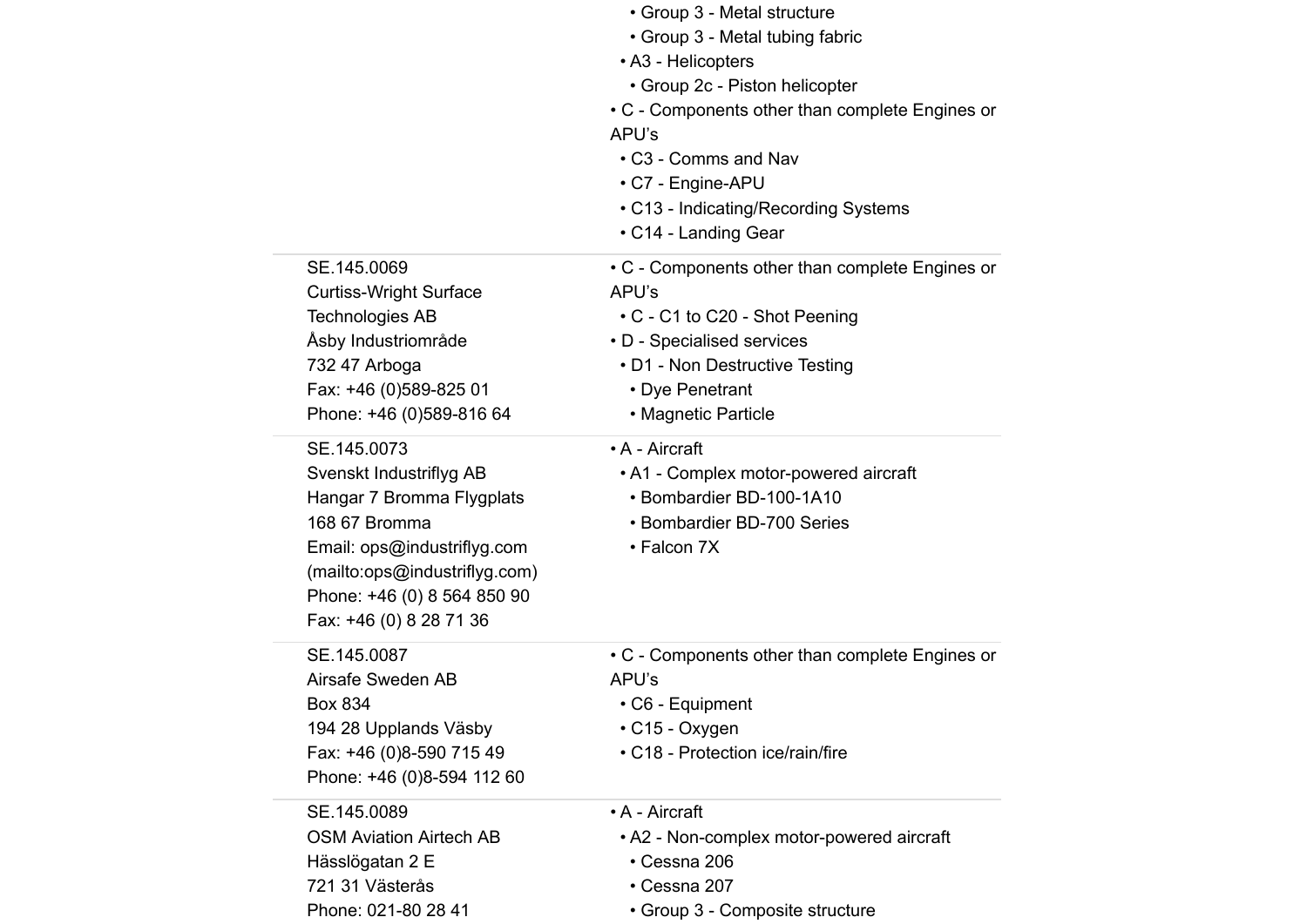|                                    | • Group 3 - Metal structure                     |
|------------------------------------|-------------------------------------------------|
|                                    | • Group 3 - Metal tubing fabric                 |
|                                    | • Group 3 - Wooden structure                    |
|                                    | • Group 3 - Wood metal tubing fabric structure  |
|                                    | • A3 - Helicopters                              |
|                                    | • Agusta AB206 / Bell 206                       |
|                                    | • Eurocopter AS 350                             |
|                                    | • Eurocopter AS 355                             |
|                                    | • Eurocopter EC 120                             |
|                                    | • Eurocopter EC 130                             |
|                                    | • Eurocopter EC 135                             |
|                                    | • Eurocopter MBB-BK 117 D2                      |
|                                    | • Eurocopter SA 315B                            |
|                                    | • Group 2c - Piston helicopter                  |
|                                    | • MD Helicopters 369 Series / SEI NH-500D       |
|                                    | • Robinson R66                                  |
|                                    | • C - Components other than complete Engines or |
|                                    | APU's                                           |
|                                    | • C5 - Electrical Power & Lights                |
|                                    | • C7 - Engine-APU                               |
|                                    | • C11 - Helicopter-Trans                        |
|                                    | • C13 - Indicating/Recording Systems            |
|                                    | • C14 - Landing Gear                            |
|                                    | • C20 - Structure                               |
| SE.145.0091                        | • C - Components other than complete Engines or |
| Sollentuna Bilsadelmakeri AB       | APU's                                           |
| Trade name: Sollentuna Cabin       | $\cdot$ C6 - Equipment                          |
| Interiors                          |                                                 |
| Hangar 4                           |                                                 |
| 190 64 Arlanda                     |                                                 |
| Fax: +46 (0)8-35 55 49             |                                                 |
| Phone: +46 (0)8-35 33 00           |                                                 |
| SE.145.0111                        | • C - Components other than complete Engines or |
| <b>Envirotainer Engineering AB</b> | APU's                                           |
| Staffans Väg 2A                    | • C5 - Electrical Power & Lights                |

• C6 - Equipment

192 78 Sollentuna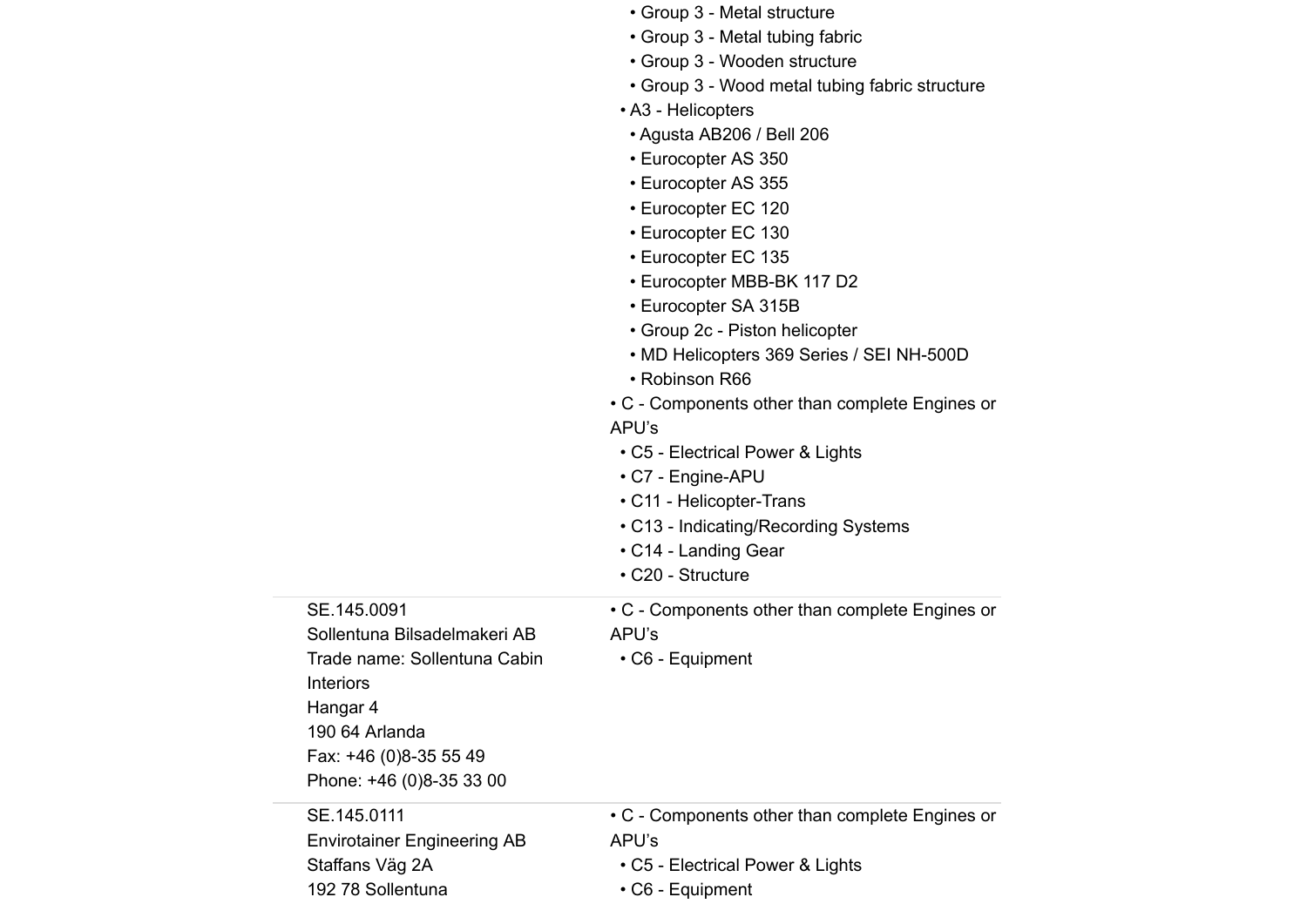| Fax: +46 (0)18-38 40 33<br>Phone: +46 (0)18-34 73 00                                                                                                                                                                     |                                                                                                                                                                                                                                                                                                     |
|--------------------------------------------------------------------------------------------------------------------------------------------------------------------------------------------------------------------------|-----------------------------------------------------------------------------------------------------------------------------------------------------------------------------------------------------------------------------------------------------------------------------------------------------|
| SE.145.0115<br>SAAB AB, Avionics Systems<br>Stensholmsvägen 20<br>561 39 Huskvarna<br>Fax: +46 (0)36-19 45 00<br>Phone: +46 (0)36-19 46 00                                                                               | • C - Components other than complete Engines or<br>APU's<br>• C4 - Doors-Hatches<br>• C7 - Engine-APU<br>• C8 - Flight Controls<br>• C13 - Indicating/Recording Systems                                                                                                                             |
| SE.145.0116<br>Arlanda Helicopter AB<br><b>Box 136</b><br>190 45 Stockholm-Arlanda<br>Fax: +46 (0) 8 593 610 20<br>Phone: +46 (0) 8 593 602 08<br>Email: info@arlandahelicopter.se<br>(mailto:info@arlandahelicopter.se) | • A - Aircraft<br>• A3 - Helicopters<br>• Agusta A109 Series<br>• Agusta AB206 / Bell 206                                                                                                                                                                                                           |
| SE.145.0117<br><b>Element Materials Technology AB</b><br>Box 1340<br>581 13 Linköping<br>Fax: +46 (0)13-16 90 30<br>Phone: +46 (0)13-16 90 00                                                                            | • D - Specialised services<br>• D1 - Non Destructive Testing<br>• Dye Penetrant<br>• Eddy Current<br>• Magnetic Particle<br>• Radiographic Gamma-ray<br>• Radiographic X-ray<br>• Ultrasonic                                                                                                        |
| SE.145.0121<br>Nordic MRO AB<br>Box 2011<br>438 11 Landvetter<br>Phone: 031-94 13 80<br>Mob: 0704-221203                                                                                                                 | • A - Aircraft<br>• A1 - Complex motor-powered aircraft<br>• Airbus A300-600<br>• Airbus A318/A319/A320/A321<br>• Airbus A330<br>• ATR 42-200/300 Series<br>• ATR 42-400/500/72-212A<br>• ATR 72-100/200 Series<br>• Boeing 737-300/400/500<br>• Boeing 737-600/700/800/900<br>• Boeing 737-7/-8/-9 |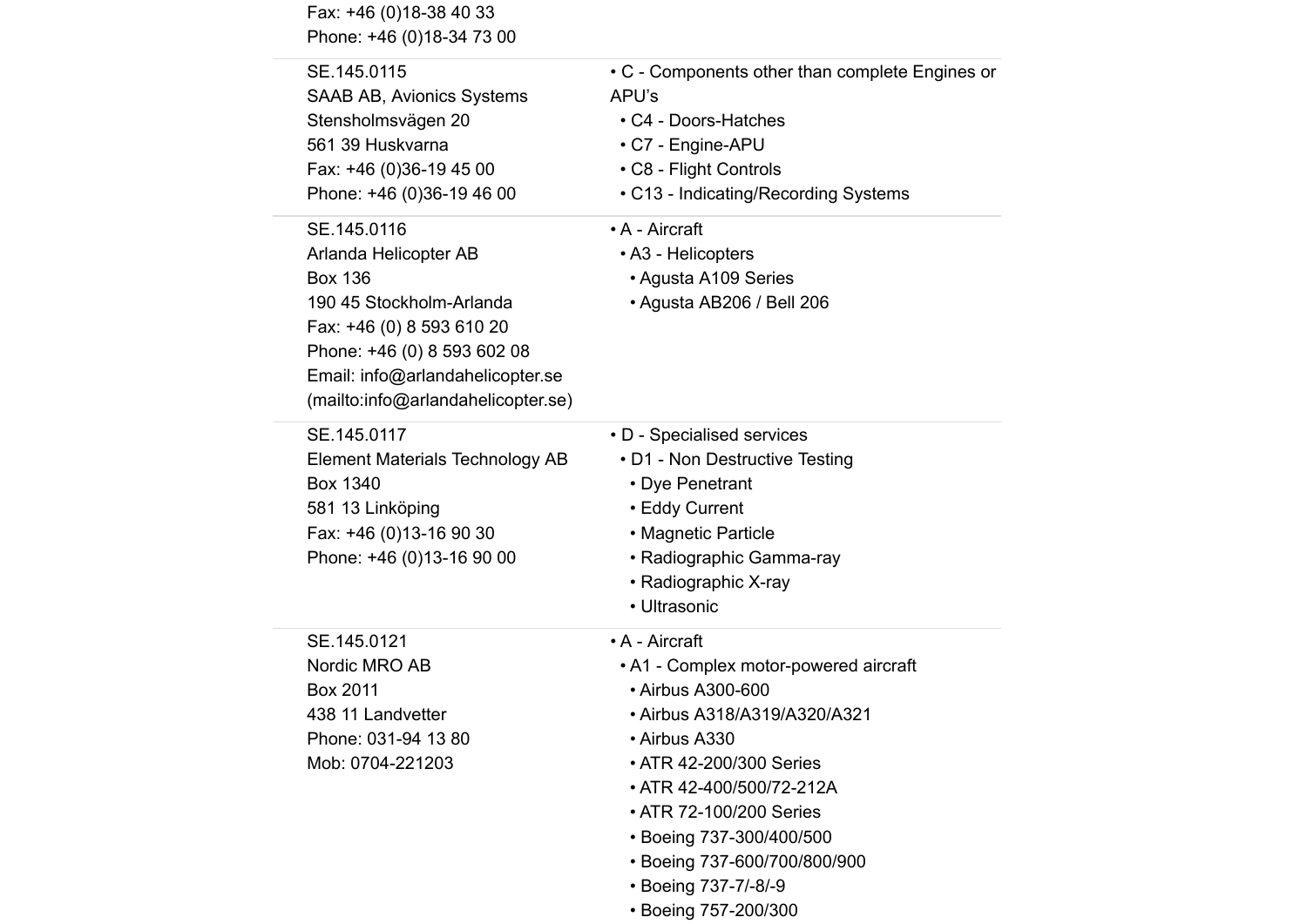|                                                                                                                                                                                                                 | • Bombardier CL-600-2C10/-2D15/-2D24/-2E25<br>• MD 717-200<br>• Saab (SF) 340<br>• Saab 2000<br>• C - Components other than complete Engines or<br>APU's<br>• C4 - Doors-Hatches<br>$\cdot$ C6 - Equipment<br>$\cdot$ C15 - Oxygen<br>• C20 - Structure                                             |
|-----------------------------------------------------------------------------------------------------------------------------------------------------------------------------------------------------------------|-----------------------------------------------------------------------------------------------------------------------------------------------------------------------------------------------------------------------------------------------------------------------------------------------------|
| SE.145.0122<br><b>FLIR Systems AB</b><br><b>Box 7376</b><br>187 15 Täby<br>Email: faktura@flir.se<br>(mailto:faktura@flir.se)                                                                                   | • C - Components other than complete Engines or<br>APU's<br>$\cdot$ C6 - Equipment                                                                                                                                                                                                                  |
| SE.145.0123<br><b>Braathens Regional Airlines AB</b><br>Box 15040<br>200 31 Malmö<br>Fax: +46 (0)40-660 23 52<br>Phone: +46 (0)40-660 29 85<br>Email: BRAtraining@flygbra.se<br>(mailto:BRAtraining@flygbra.se) | • A - Aircraft<br>• A1 - Complex motor-powered aircraft<br>• ATR 42-400/500/72-212A<br>• C - Components other than complete Engines or<br>APU's<br>• C16 - Propellers<br>• C18 - Protection ice/rain/fire                                                                                           |
| SE.145.0124<br>Scandinavian Airlines System<br>Denmark-Norway-Sweden<br>195 87 Stockholm<br>Phone: +46 (0) 8 797 00 00<br>Fax: +46 (0) 8 797 19 30                                                              | • A - Aircraft<br>• A1 - Complex motor-powered aircraft<br>• Airbus A318/A319/A320/A321<br>• Airbus A330<br>• Airbus A340<br>• Airbus A350<br>• Boeing 737-600/700/800/900<br>• Boeing 747-400<br>• Boeing 757-200/300<br>• Boeing 767-200/300/400<br>• Boeing 777-200/300<br>• Boeing 787-8/-9/-10 |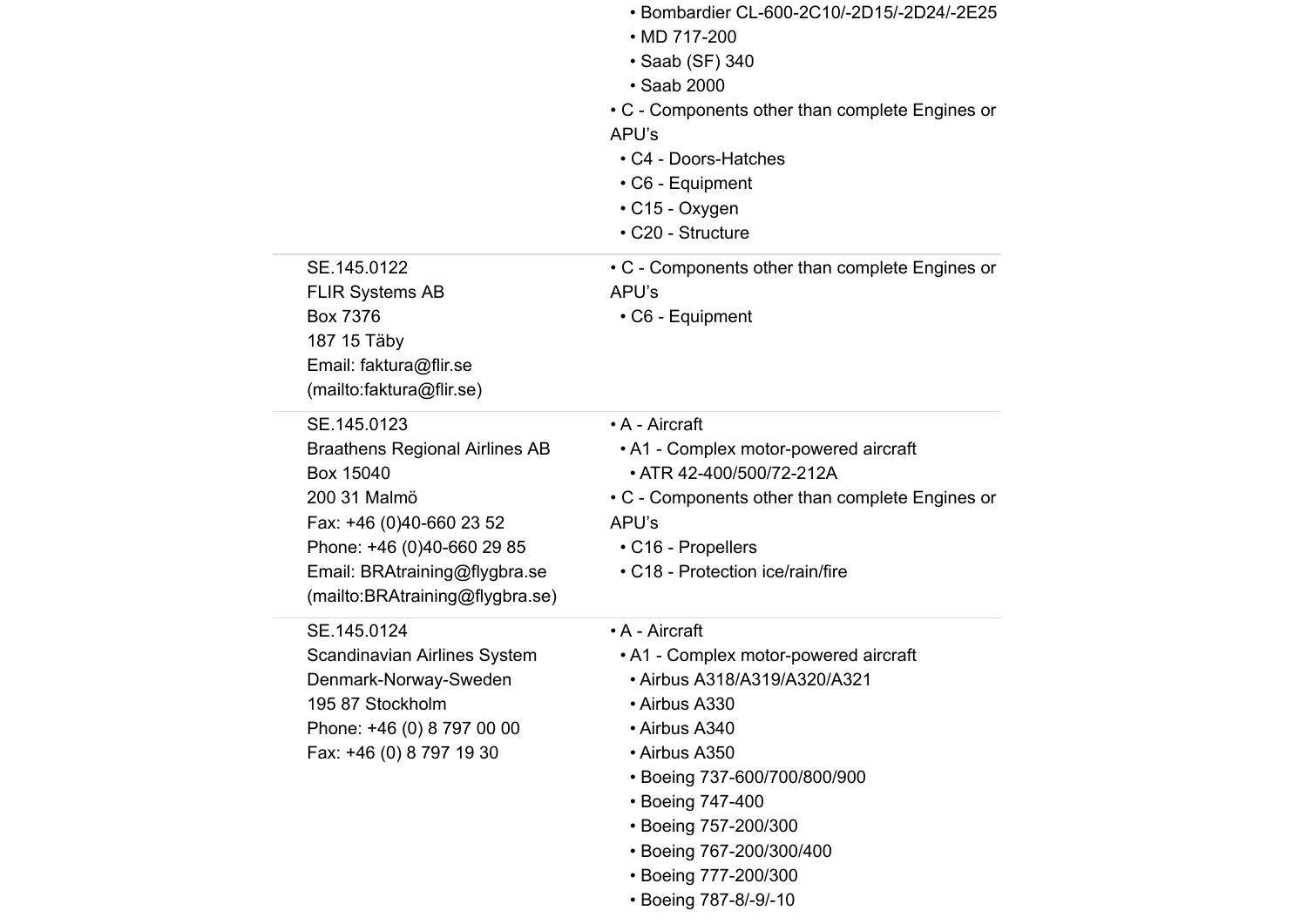- Bombardier CL-600-2C10/-2D15/-2D24/-2E25
- Bombardier DHC-8-100/200/300
- Bombardier DHC-8-400
- B Engines
- B1 Turbine
- CFM56 series
- CFM LEAP 1A26
- General Electric CF34 series
- International Aero Engines V2500-series
- Pratt & Whitney PW4000 series
- Rolls Royce RB211-Trent-700 series
- B3 APU
- Hamilton Sundstrand APS3200
- Honeywell 131 series
- Honeywell 331 series
- Honeywell GTCP 36 series
- Honeywell GTCP 85 series
- Honeywell RE-220
- C Components other than complete Engines or

### APU's

- C5 Electrical Power & Lights
- C6 Equipment
- C7 Engine-APU
- C14 Landing Gear
- C15 Oxygen
- D Specialised services
- D1 Non Destructive Testing

• A1 - Complex motor-powered aircraft

- Dye Penetrant
- Eddy Current
- Magnetic Particle
- Ultrasonic

• A - Aircraft

| SE.145.0127                 |
|-----------------------------|
| Amapola Flyg AB             |
| Box 14237                   |
| 104 40 Stockholm            |
| Fax: +46 (0) 8 555 556 99   |
| Phone: +46 (0) 8 555 556 00 |

- ATR 42-400/500/72-212A
- Fokker 50/60 Series
- B Engines
	- B1 Turbine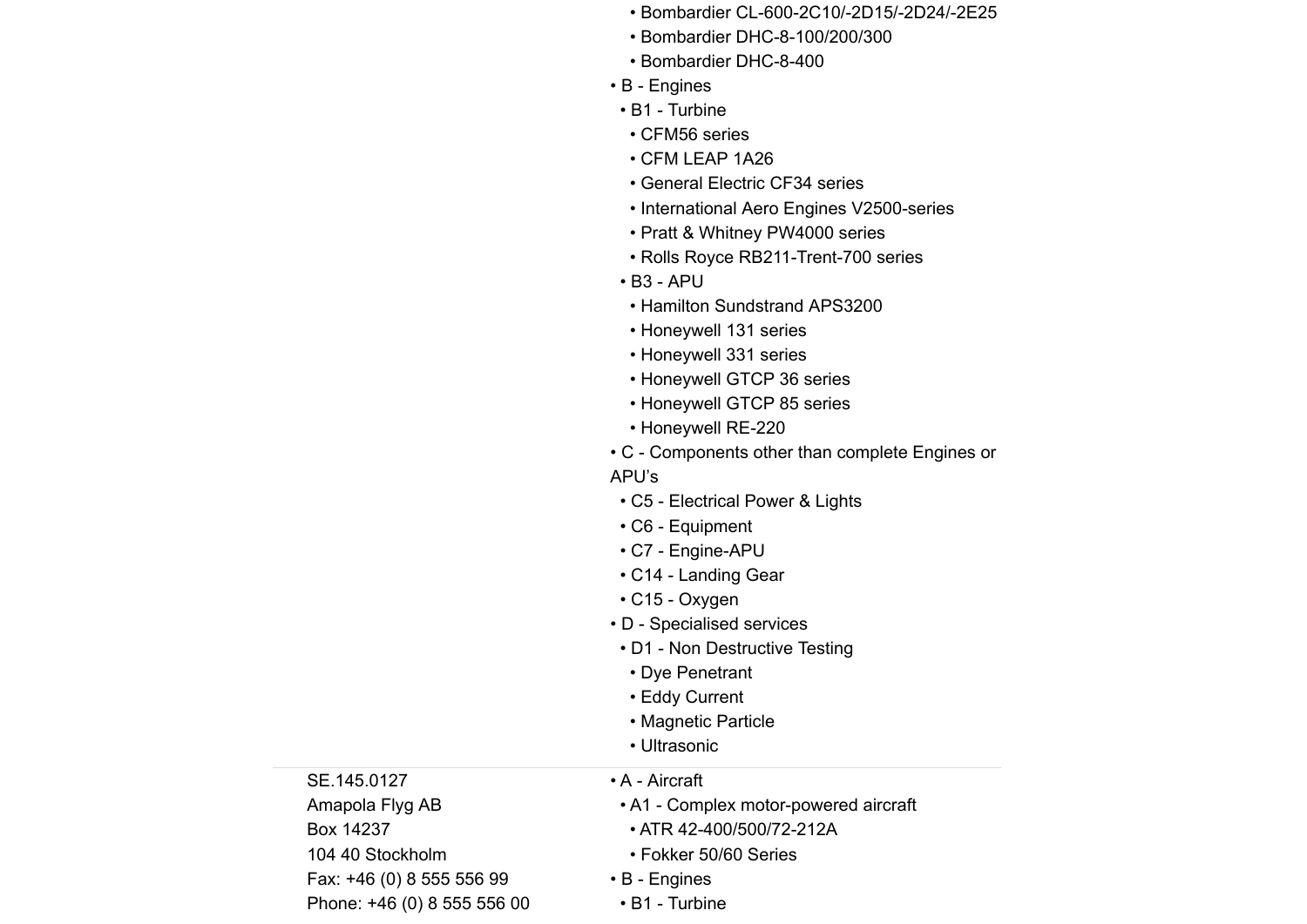|                          | • C7 - Engine-APU<br>• C13 - Indicating/Recording Systems<br>• C20 - Structure |
|--------------------------|--------------------------------------------------------------------------------|
|                          |                                                                                |
|                          |                                                                                |
|                          |                                                                                |
|                          | • C5 - Electrical Power & Lights                                               |
|                          | APU's                                                                          |
|                          | • C - Components other than complete Engines or                                |
|                          | • Group 2c - Piston helicopter                                                 |
|                          | • Eurocopter MBB-BK 117 D2<br>• Eurocopter SA 365 N/N1, AS 365 N2              |
|                          | • Eurocopter MBB-BK 117 C2                                                     |
|                          | • Eurocopter EC 135                                                            |
|                          | • Eurocopter EC 130                                                            |
|                          | • Eurocopter EC 120                                                            |
|                          | • Eurocopter AS 365 N3                                                         |
|                          | • Eurocopter AS 350                                                            |
|                          | • Agusta AB206 / Bell 206                                                      |
|                          | • Agusta AB204, AB205 / Bell 204, 205                                          |
|                          | • A3 - Helicopters                                                             |
| 835 93 Alsen             | • Group 3 - Wood metal tubing fabric structure                                 |
| Bleckåsen 385            | • Group 3 - Metal structure                                                    |
| No1 Flightengineering AB | • A2 - Non-complex motor-powered aircraft                                      |
| SE.145.0128              | • A - Aircraft                                                                 |
|                          | • C20 - Structure                                                              |
|                          | • C19 - Windows                                                                |
|                          | • C17 - Pneumatic & Vacuum                                                     |
|                          | • C16 - Propellers                                                             |
|                          | • C14 - Landing Gear                                                           |
|                          | • C8 - Flight Controls                                                         |
|                          | • C7 - Engine-APU                                                              |
|                          | $\cdot$ C6 - Equipment                                                         |
|                          | • C5 - Electrical Power & Lights                                               |
|                          | • C4 - Doors-Hatches                                                           |
|                          | APU's                                                                          |
| (mailto:info@amapola.nu) | • C - Components other than complete Engines or                                |
| Email: info@amapola.nu   | • Pratt & Whitney PW100 series                                                 |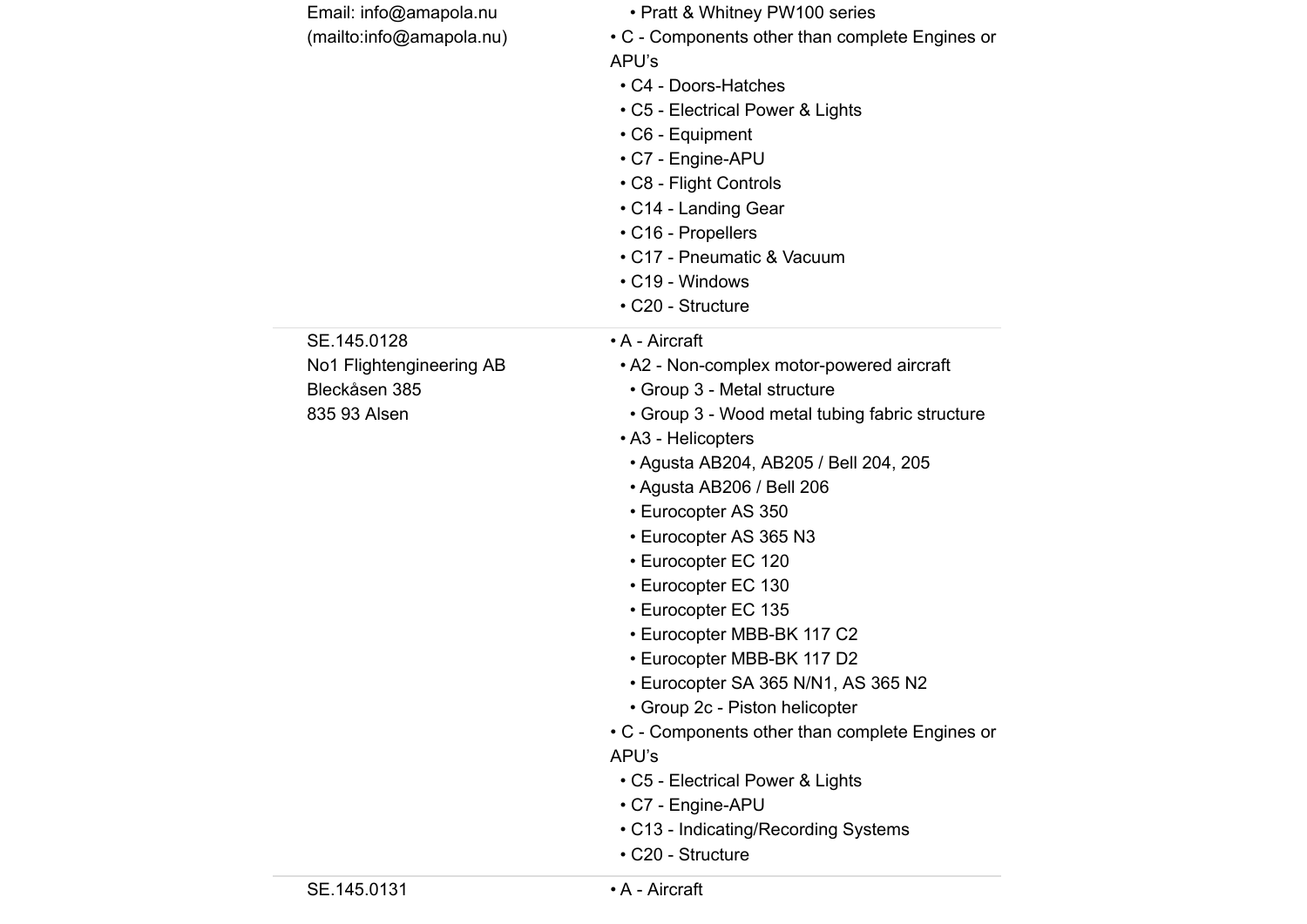| <b>HeliAir Sweden AB</b><br>Lycksta Gård<br>725 94 VÄSTERÅS<br>Phone: +46 (0) 8 656 24 00<br>Email: info@heliairsweden.com<br>(mailto:info@heliairsweden.com)     | • A3 - Helicopters<br>• Eurocopter AS 350<br>• Eurocopter EC 120<br>• Group 2c - Piston helicopter<br>• MD Helicopters 369 Series / SEI NH-500D<br>• C - Components other than complete Engines or<br>APU's<br>• C11 - Helicopter-Trans                                                                                    |
|-------------------------------------------------------------------------------------------------------------------------------------------------------------------|----------------------------------------------------------------------------------------------------------------------------------------------------------------------------------------------------------------------------------------------------------------------------------------------------------------------------|
| SE.145.0134<br><b>Engine Services Partners Sweden</b><br>AB<br>Arboga Teknikpark By 10<br>732 47 Arboga                                                           | $\cdot$ B - Engines<br>• B1 - Turbine<br>• Rolls Royce/Allison 250 series<br>$\cdot$ B3 - APU<br>• Honeywell GTCP 85 series<br>• C - Components other than complete Engines or<br>APU's<br>$\cdot$ C - C1 to C20 - Welding<br>• C7 - Engine-APU                                                                            |
| SE.145.0136<br><b>SMA Maintenance AB</b><br>Säve Flygplatsväg 20<br>423 73 Säve                                                                                   | • A - Aircraft<br>• A3 - Helicopters<br>• Agusta AB139 / AW139                                                                                                                                                                                                                                                             |
| SE.145.0137<br><b>Svensk Luftambulans</b><br>c/o Region Värmland<br>651 82 Karlstad<br>Phone: +46 (0) 54 19 14 77<br>Email: info@hems.se<br>(mailto:info@hems.se) | • A - Aircraft<br>• A3 - Helicopters<br>• Eurocopter MBB-BK 117 D2<br>• C - Components other than complete Engines or<br>APU's<br>• C3 - Comms and Nav<br>• C4 - Doors-Hatches<br>• C5 - Electrical Power & Lights<br>• C6 - Equipment<br>• C7 - Engine-APU<br>• C14 - Landing Gear<br>• C15 - Oxygen<br>• C20 - Structure |
| SE.145.0139<br><b>CraftStoff AB</b>                                                                                                                               | $\cdot$ B - Engines<br>• B1 - Turbine                                                                                                                                                                                                                                                                                      |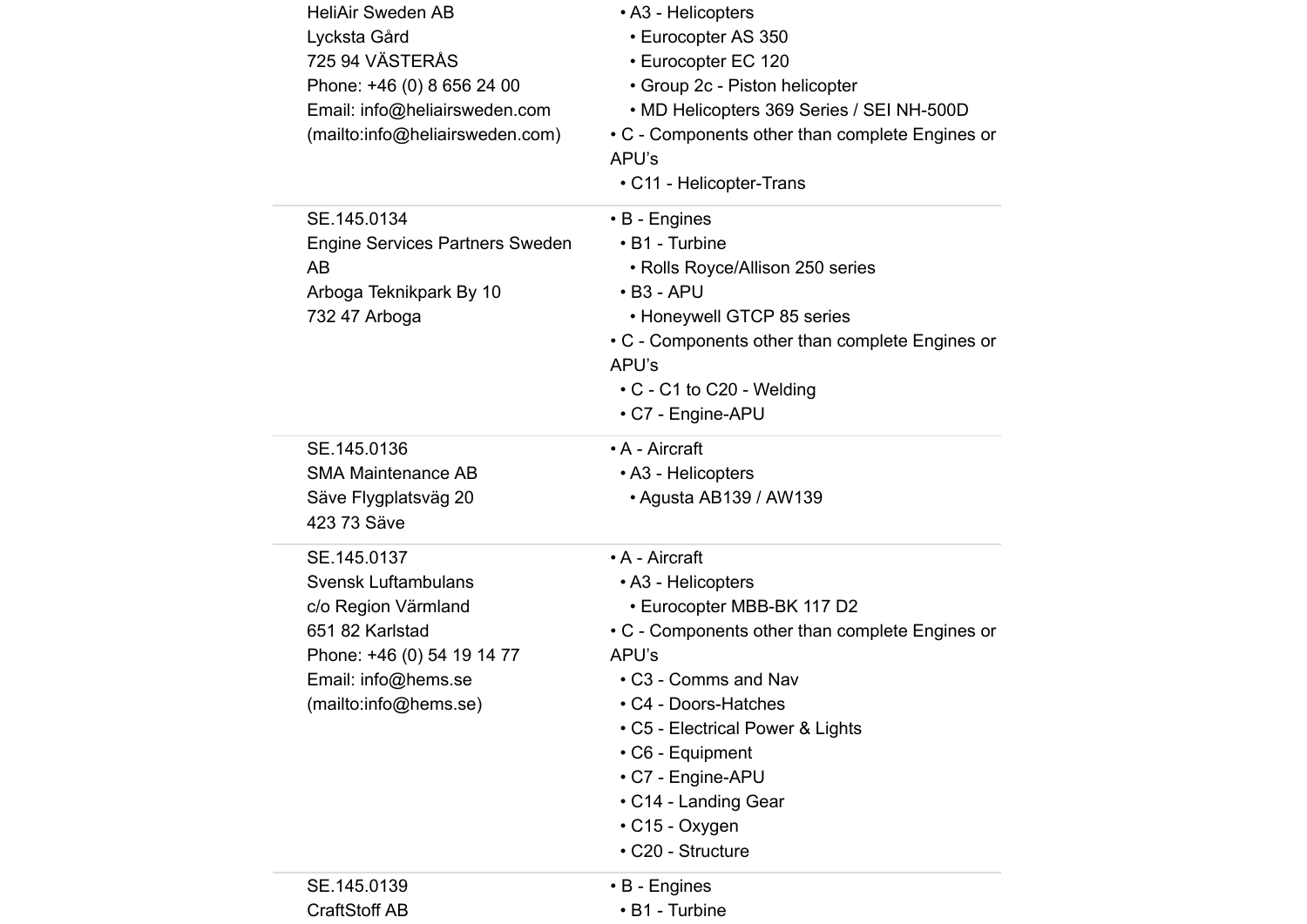| Fredsgatan 23<br>736 32 Kungsör                                                                                               | • Rolls Royce/Allison 250 series                                                                                                                                                                                                                                                                                                                                                                                                                                                                                                                                                                |
|-------------------------------------------------------------------------------------------------------------------------------|-------------------------------------------------------------------------------------------------------------------------------------------------------------------------------------------------------------------------------------------------------------------------------------------------------------------------------------------------------------------------------------------------------------------------------------------------------------------------------------------------------------------------------------------------------------------------------------------------|
| SE.145.0140<br><b>Babcock Scandinavian Air</b><br>Ambulance AB<br>Lägervägen 3<br>832 56 Frösön<br>Phone: +46 (0) 63 12 07 80 | • A - Aircraft<br>• A1 - Complex motor-powered aircraft<br>• Beech 200 Series<br>• A3 - Helicopters<br>• AW 169<br>• Eurocopter AS 365 N3<br>• Eurocopter EC 135<br>• Eurocopter MBB-BK 117 C2<br>• Eurocopter MBB-BK 117 D2<br>• Eurocopter SA 365 N/N1, AS 365 N2                                                                                                                                                                                                                                                                                                                             |
| SE.145.0141<br><b>MBH Aviation Services AB</b><br>Hyvelgatan 44A<br>741 71 Knivsta                                            | • C - Components other than complete Engines or<br>APU's<br>• C6 - Equipment                                                                                                                                                                                                                                                                                                                                                                                                                                                                                                                    |
| SE.145.0142<br><b>Helicraft Nordic AB</b><br>Skavsta Flygplats<br>611 92 NYKÖPING<br>Phone: 0155 267441                       | • A - Aircraft<br>• A1 - Complex motor-powered aircraft<br>• Beech 1900<br>• Beech 200 Series<br>• A2 - Non-complex motor-powered aircraft<br>• Cessna 208 Series<br>• Group 3 - Composite structure<br>• Group 3 - Composite + Metal<br>• Group 3 - Metal structure<br>• Group 3 - Metal tubing fabric<br>• A3 - Helicopters<br>• Agusta AB206 / Bell 206<br>• Eurocopter AS 350<br>• Eurocopter EC 120<br>• Eurocopter EC 130<br>• Group 2c - Piston helicopter<br>• MD Helicopters 369 Series / SEI NH-500D<br>• C - Components other than complete Engines or<br>APU's<br>• C7 - Engine-APU |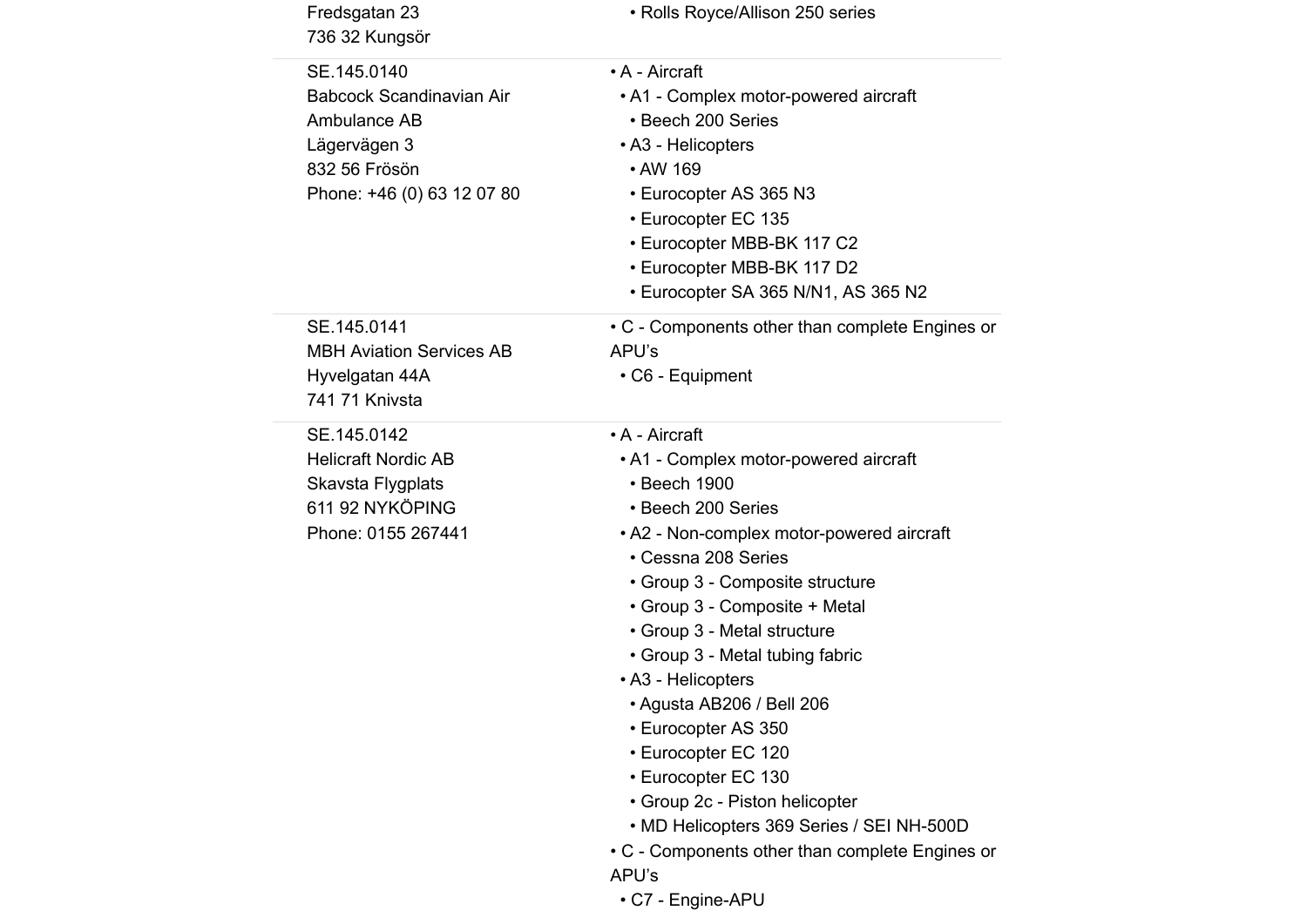|                                   | • C13 - Indicating/Recording Systems            |
|-----------------------------------|-------------------------------------------------|
| SE.145.0144                       | • C - Components other than complete Engines or |
| <b>MY-Konsult Teknik AB</b>       | APU's                                           |
| Torshamnsgatan 9                  | • C6 - Equipment                                |
| 164 40 Kista                      |                                                 |
| SE.145.0146                       | • C - Components other than complete Engines or |
| navAero Avionics AB               | APU's                                           |
| Förrådsgatan 4                    | • C3 - Comms and Nav                            |
| 856 33 Sundsvall                  | • C13 - Indicating/Recording Systems            |
| SE.145.0147                       | • B - Engines                                   |
| <b>Advantage Turbine Services</b> | • B1 - Turbine                                  |
| Sweden AB                         | • CFM56 series                                  |
| c/o Adv. Aviation Service Sweden  | • CFM LEAP-1A                                   |
| <b>AB</b>                         | • CFM LEAP-1B                                   |
| Marma 113                         | • Engine Alliance GP7200 series                 |
| 741 93 Knivsta                    | • General Electric CF6 series                   |
|                                   | • General Electric CF34 series                  |
|                                   | • General Electric CT7 series                   |
|                                   | • International Aero Engines V2500-series       |
|                                   | • Pratt & Whitney JT8D-200 series               |
|                                   | • Pratt & Whitney JT9D series                   |
|                                   | • Pratt & Whitney PW100 series                  |
|                                   | • Pratt & Whitney PW2000 series                 |
|                                   | • Pratt & Whitney PW4000 series                 |
|                                   | • Rolls-Royce Deutschland BR700-710 Series      |
|                                   | engines                                         |
|                                   | • Rolls-Royce Deutschland BR700-715 series      |
|                                   | engines                                         |
|                                   | $\cdot$ B <sub>3</sub> - APU                    |
|                                   | • Hamilton Sundstrand APS2000                   |
|                                   | • Hamilton Sundstrand APS2100                   |
|                                   | • Hamilton Sundstrand APS3200                   |
|                                   | • Honeywell 131 series                          |
|                                   | • Honeywell GTCP 85 series                      |
|                                   | • Honeywell RE-220                              |
|                                   |                                                 |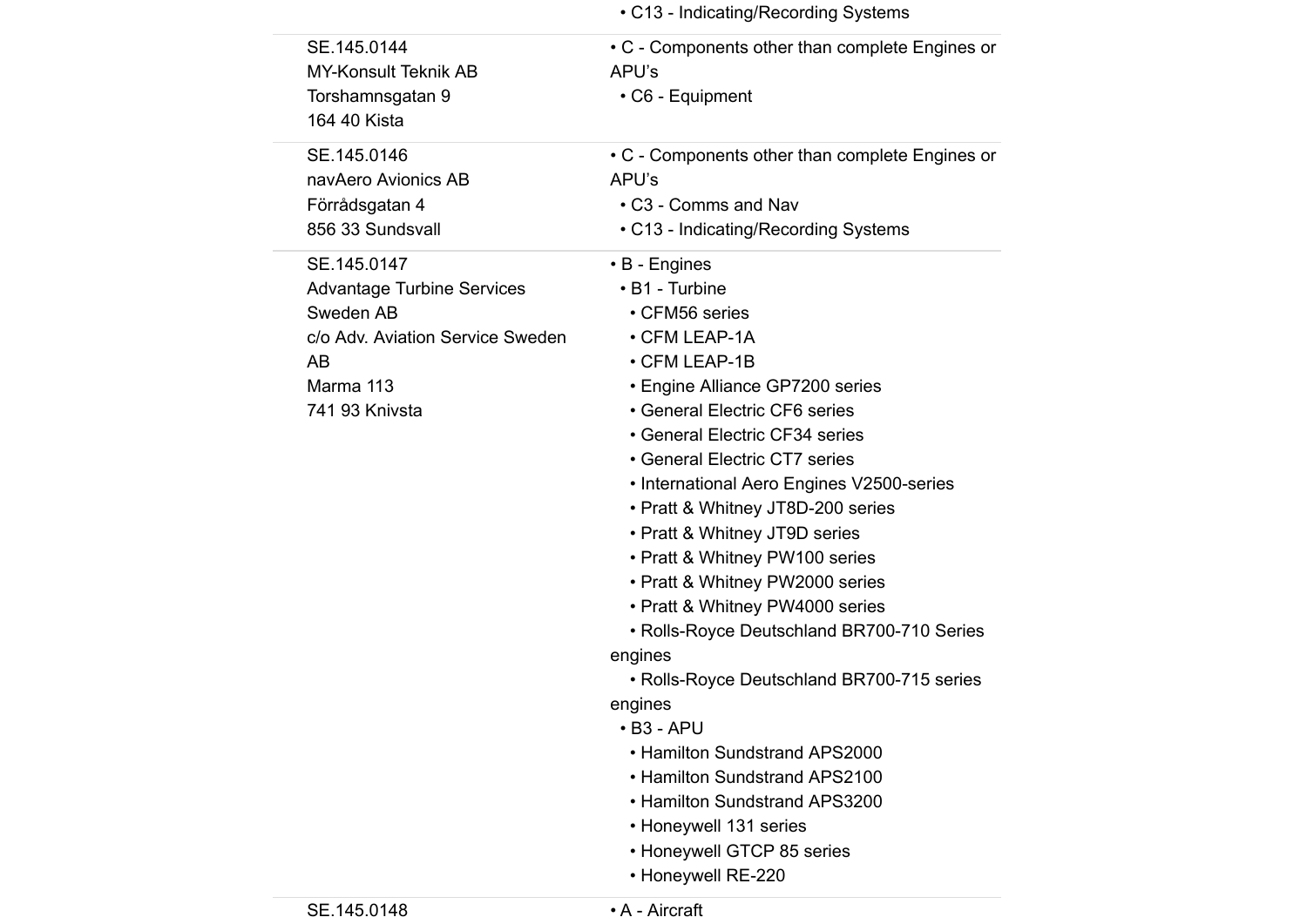| Nordic Air Maintenance AB<br>Luleå Flygteknik AB Storgatan 7<br>972 38 Luleå<br>Email: jan.viklund@flygteknik.se<br>(mailto:jan.viklund@flygteknik.se) | • A1 - Complex motor-powered aircraft<br>• Air Tractor AT-800 Series<br>• Beech 90 Series<br>• Beech 200 Series<br>• A2 - Non-complex motor-powered aircraft<br>$\cdot$ ARC 15c<br>• Group 3 - Composite structure<br>• Group 3 - Metal structure<br>$\cdot$ B - Engines<br>• B1 - Turbine<br>• Pratt & Whitney PT6 series |
|--------------------------------------------------------------------------------------------------------------------------------------------------------|----------------------------------------------------------------------------------------------------------------------------------------------------------------------------------------------------------------------------------------------------------------------------------------------------------------------------|
| SE.145.0149                                                                                                                                            | • A - Aircraft                                                                                                                                                                                                                                                                                                             |
| Air Leap Aviation AB                                                                                                                                   | • A1 - Complex motor-powered aircraft                                                                                                                                                                                                                                                                                      |
| Bollstanäsvägen 3                                                                                                                                      | $\cdot$ ATP                                                                                                                                                                                                                                                                                                                |
| 192 78 Sollentuna                                                                                                                                      | • ATR 42-400/500/72-212A                                                                                                                                                                                                                                                                                                   |
| Phone: +46 (0) 8 639 85 38                                                                                                                             | • Saab (SF) 340                                                                                                                                                                                                                                                                                                            |
| Email: postholders@airleap.se                                                                                                                          | $\cdot$ B - Engines<br>• B1 - Turbine                                                                                                                                                                                                                                                                                      |
| (mailto:postholders@airleap.se)                                                                                                                        | • General Electric CT7 series                                                                                                                                                                                                                                                                                              |
|                                                                                                                                                        | • Pratt & Whitney PW100 series                                                                                                                                                                                                                                                                                             |
| SE.145.0150                                                                                                                                            | • A - Aircraft                                                                                                                                                                                                                                                                                                             |
| Hovby Aero AB                                                                                                                                          | • A1 - Complex motor-powered aircraft                                                                                                                                                                                                                                                                                      |
| Hovby Flygplats                                                                                                                                        | • Airbus A318/A319/A320/A321                                                                                                                                                                                                                                                                                               |
| 531 92 Lidköping                                                                                                                                       | • ATR 42-200/300 Series                                                                                                                                                                                                                                                                                                    |
| Mob: 0709790893                                                                                                                                        | • ATR 42-400/500/72-212A                                                                                                                                                                                                                                                                                                   |
|                                                                                                                                                        | • ATR 72-100/200 Series                                                                                                                                                                                                                                                                                                    |
|                                                                                                                                                        | • Boeing 737-600/700/800/900                                                                                                                                                                                                                                                                                               |
|                                                                                                                                                        | • A2 - Non-complex motor-powered aircraft                                                                                                                                                                                                                                                                                  |
|                                                                                                                                                        | • Group 3 - Composite structure                                                                                                                                                                                                                                                                                            |
|                                                                                                                                                        | • Group 3 - Metal structure                                                                                                                                                                                                                                                                                                |
|                                                                                                                                                        | • A3 - Helicopters                                                                                                                                                                                                                                                                                                         |
|                                                                                                                                                        | • Agusta AB206 / Bell 206                                                                                                                                                                                                                                                                                                  |
|                                                                                                                                                        | • Eurocopter AS 350                                                                                                                                                                                                                                                                                                        |
|                                                                                                                                                        | • Eurocopter EC 120                                                                                                                                                                                                                                                                                                        |
|                                                                                                                                                        | • Group 2c - Piston helicopter                                                                                                                                                                                                                                                                                             |
| SE.145.0151                                                                                                                                            | • A - Aircraft                                                                                                                                                                                                                                                                                                             |